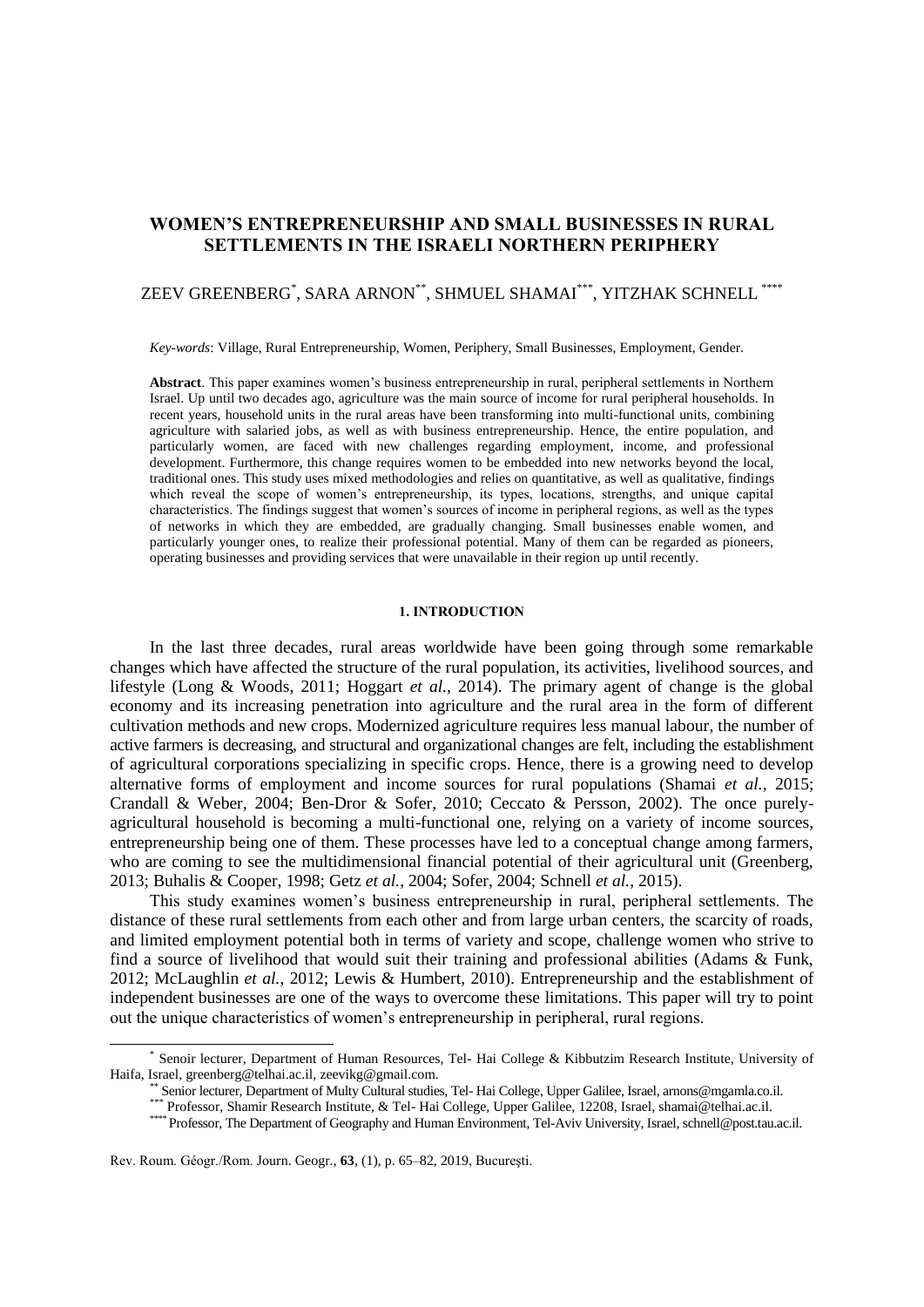We will start with a theoretical background and a literature review, exploring the changes in the Israeli agricultural area in recent decades and their effect on the region, as well as global developments in small business entrepreneurship and specifically those related to women. We will elaborate on the distinction between innovative entrepreneurship, which is riskier and uncertain, and process entrepreneurship, which focusses on the improvement of existing products or services. After presenting the research question and methodology, we will make a detailed analysis of our quantitative findings regarding women's entrepreneurship, supported by findings from our qualitative study. We will refer to women's fields of entrepreneurship, their specializations their locations, their characteristics of human capital, and their fund-raising methods. We will further explore women's perceptions concerning the future growth potential of their business and the future growth potential and the uniqueness of their business, as well as the extent to which they are embedded and active in different activity networks. The paper is based on a wider cite this study which examined entrepreneurship in rural peripheral settlements among men and women alike. Here, we wish to focus on women's entrepreneurship.

# **2. THEORETICAL BACKGROUND**

# **2.1. Changes in employment and livelihood patterns in the rural areas**

The transformations in the rural areas and the creation of the multi-functional household introduce new occupations into this region. The level of a business embeddedness and engagement in activity networks affects its growth potential by enabling access to knowledge, fund raising, inspiration and accessibility of new markets and costumers. Numerous studies have examined the influences of networks embeddedness on the general success of businesses (White, 2004; Kristiansen, 2004). The growing number of women in rural regions who enter the male-dominated business and entrepreneurship sector allows us to explore the characteristics of rural entrepreneurship, and particularly the aspect of gender.

The Israeli agriculture sector suffered a massive crisis during the 1980s for various reasons: international trade agreements signed by Israel which enabled agricultural importation and increased competition (Gabai & Rob, 200); rising prices of irrigation water (Kimhi, 2006), new technologies and the reduction of manual labour (Heilburn, 2010; Sofer & Appleboum, 2008), and high inflation rates experienced in Israel throughout this decade. The consequences of the crises that last till the present day include the reduction in the number of active farmers and agricultural workers, the establishment of agricultural corporations that specialize in massive cultivation of a limited number of crops and rent plots from independent farmers, increased use of machines and computers, and the development of new, more resistant and fertile species. These changes affected the region economically as well as otherwise. The younger generation abandoned the rural settlements, agricultural cooperative associations were dissolved, the share of agricultural contribution to the households' overall income was reduced, and rural households, which had been based on agriculture, became multi-functional.

On the rural-urban seam, in rural settlements located in close proximity to big urban centers, these transformations led to the repurposing of agricultural buildings for new use in storage, commerce, and industry, as well as to a daily flow of rural residents commuting to and from nearby cities for jobs in the services sector The changes in rural settlements located further away from the urban centers were different, and included mainly the development of B&Bs, hospitality and tourism businesses, as well as small business entrepreneurship based on agricultural local crops (Greenberg, 2013; Schnell *et al.*, 2015). Some studies spoke as of the influence of these changes in the villages, often creating tensions between residents (Sherman & Kedar, 1993; Kimhi & Rapaport, 2004; Dolev & Kimhi, 2008; Sofer, 2004; Sofer & Sa'adaa, 2016).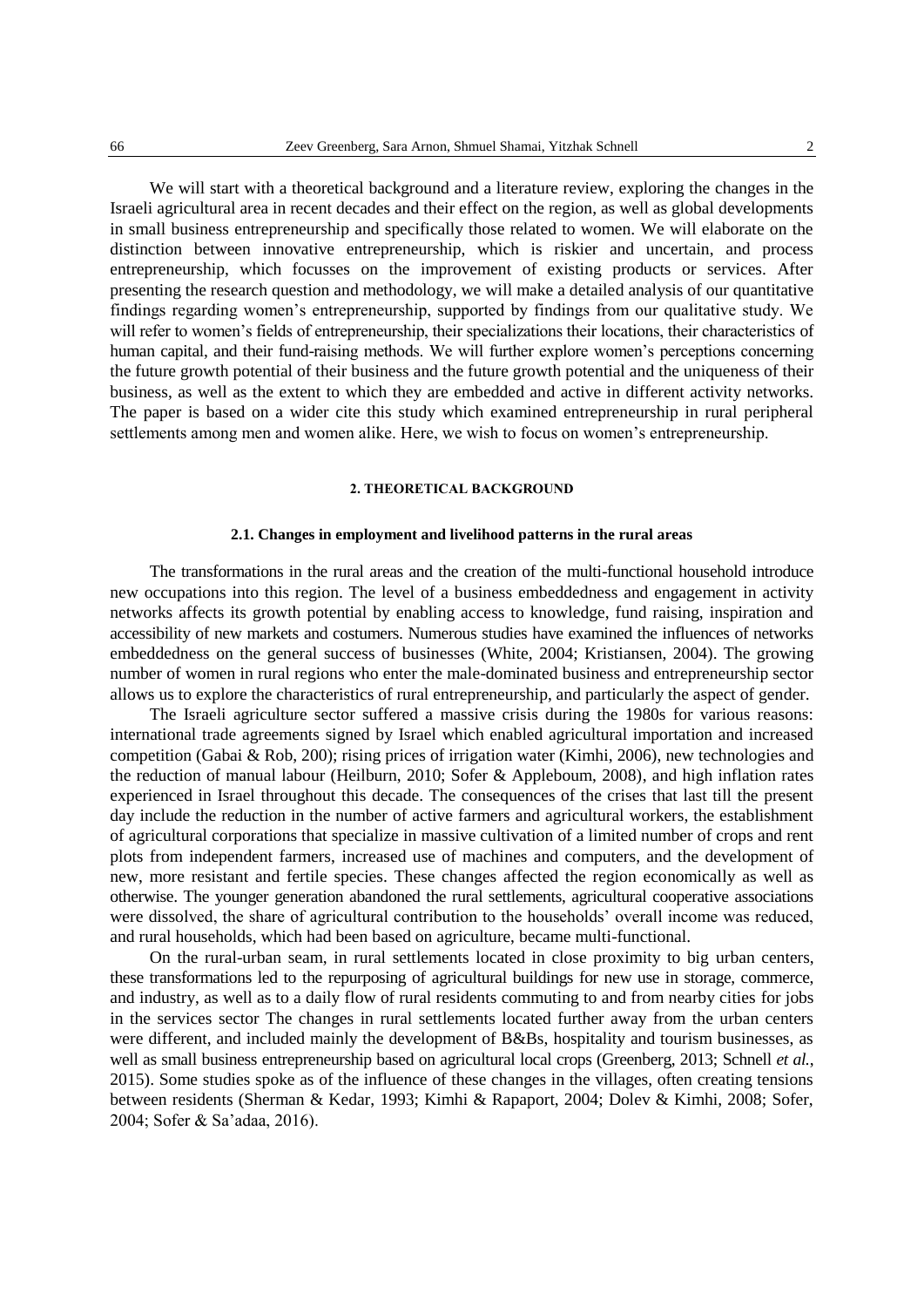## **2.2. Business entrepreneurship as an engine of economic development**

Small businesses are an important part of most of the European countries' economy, and of the Israel economy too, both at regional (Jayawarna, Rouse, & Kitching, 2013; Wallerstein, 2011) and national (Bronneskov, 2016; Stephens *et al.*, 2013) levels. More than 175,000 very small businesses (VBS), with up to four employees, are active in Israel today; 51% of them are self-employed businesses, in which the owner is the sole worker. Together they form 35% of the business private sector in the country, employing 11% of the sector's workforce. Freelancers and VBS's annual contribution to the GDP is of 100,529 million  $ILS - 20\%$  of the business product, and the labour productivity of these two groups together is about 171,759ILS per employee (Ben Aharon, 2016, 8). This rate is somewhat low compared to the rate in the US, Canada, and the OECD average, and is similar to the overall entrepreneurship rate in Norway, Ireland, the UK, France, Greece, Singapore, and the EU (Singer *et al.*, 2015).

Scholars of small businesses tend to describe any establishment of a business as entrepreneurship, while distinguishing between two types of entrepreneurs. (1) Innovative entrepreneurship, which is characterized by innovative, groundbreaking thinking. Innovative entrepreneurs view their surroundings as a fertile ground for opportunity and recreation; they rely on creative, groundbreaking thinking, and focus on the invention and development of new, original products or services (Benzing *et al.*, 2009; Samila and Sorenson, 2011). This type of entrepreneurship involves considerable risk, as it operates under conditions of uncertainty. (2) Process entrepreneurship, which focusses on the existing processes, or the development of technologies that can improve the quality of existing products or services. Entrepreneurs of this type are normally active in a more certain, secure environment, and their risk level is low compared to that of innovative entrepreneurs (Schumpeter, 1951; Carland *et al.*, 1984).

# **2.3. Women's entrepreneurship**

In Israel, the number of small businesses is constantly increasing. Over the past 20 years, small businesses have increased by 3% each year. According to data from the Ministry of State for Economics and Industry, the number of small businesses in Israel was 383,000 and by the end of 2017 there were more than 540,000 small businesses (Ministry of Economics and Business, 2018). Although the rate of female entrepreneurs in Israel is lower than their share in the population – about 20% of the women (Ben David, 2004). Yet, this rate has been gradually rising over the years (Menipaz *et al.*, 2007; Ben Aharon, 2016). Ben Aharon (2016) pointed out the fact that the presence of women is felt more in specific sectors like health and personal services, education, and so on, while being relatively absent in fields like engineering, finance, industry, manufacturing and construction. In central Israel – Tel-Aviv and its surroundings – the rate of female entrepreneurs is close to the average, around 20%. The rate of women who create their new business in the north is lower compared to other regions, with only about 16% of the women in today's economic situation in the labour market. This may be because of the traditional social structure of many of the communities in this region (Schnell *et al.*, 2015).

The decision of women to become freelancers, or business owners, can originate from a number of different reasons: the need to add their share to the household's income (Orhan & Scott, 2001; Saar, 2014 ), lack of interest in their salaried jobs, lack of promotion potential due to gender-based power relations in large organizations, women's aversion to hierarchy (Brush & Hisrich, 1991; Garcia-Tabuenca *et al.*, 2015; Sa'ar, 2017), and aspiration for social mobility (Sa'ar, 2010; Greenberg and Sheenar-Golan, 2017). Other reasons may include the search for personal challenge, the wish to realize oneself, and the desire to fulfill their professional and managerial potential. Studies focussing on gender-entrepreneurship relations found that both men and women view entrepreneurship as being more suitable to male gender roles and requiring masculine character traits, which might explain the findings regarding a relatively low rate of women entrepreneurs in the OECD and in Israel (Gupta *et al.*, 2009; Shinnar *et al.*, 2012).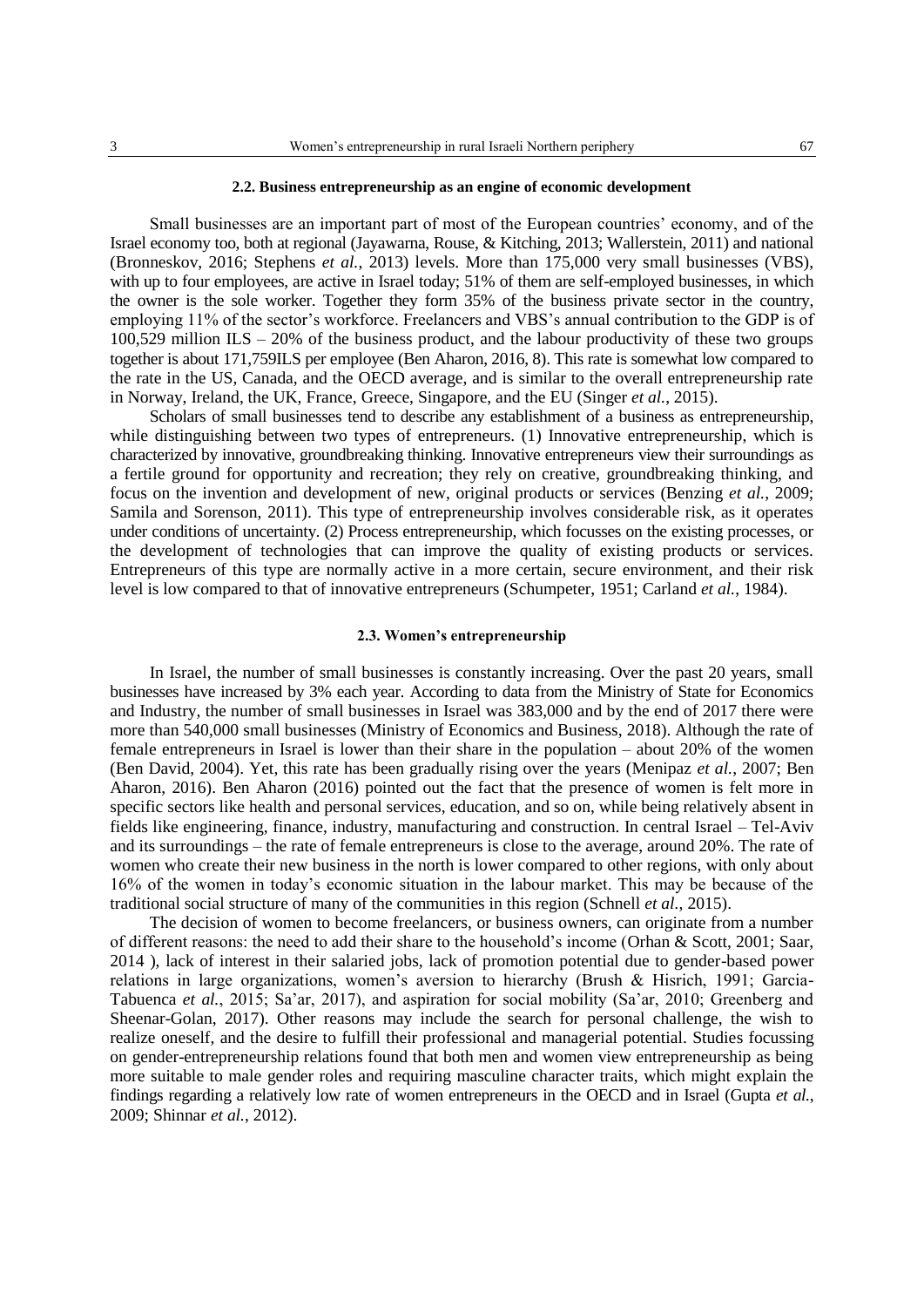## **2.4. Women's entrepreneurship in rural region**

Women's entrepreneurship in remote rural regions is a growing phenomenon in various countries. Some countries implement special programmes to encourage this type of entrepreneurship, viewing it as a growth engine on the familial and regional levels. This programmes and support can engage women in profitable economic activity and lead to women's empowerment based on their financial success, potentially redefining the standard of living (Narayan-Parker, 2002; Alston, 2004; Eyben *et al.*, 2009). In other countries, Israel among them, women's businesses are primarily the result of individual bottom-up initiatives (Sofer, 2012). Women's entrepreneurship in rural regions is generally motivated by the same factors affecting urban regions – limited promotion and professional development options, as well as tensions created by the work-family conflict (Getz & Carlsen, 2000; Lewis & Humbert, 2010; McLaughlin *et al.*, 2012; Sa'ar, 2017). Additional obstacles faced in rural areas include longdistance commuting to job centers, limited employment options, intense competition over management positions, and a more deeply entrenched patriarchal culture, which further challenge women who wish to develop their careers (Gundry & Welsch, 2001; Shortall, 2002; O'toole & Macgarvey, 2003; Bird & Sapp, 2004).

Women's businesses in peripheral regions are often characterized by unique traits, such as the use of individual and family capital, location of the business in, or around, the owner's home, and occupations related to the household and the agricultural unit, such as B&Bs, products based on local crops, and personal services. Some scholars suggest that these businesses allow women to transform their traditional roles into a profitable occupation, and their home-acquired specialties into financially valuable ones, thus empowering them both professionally and personally (O'Toole & Macgarvey, 2003; Iakovidou, 2007). Products branded as "local" are often viewed as authentic and thus more attractive for outside visitors, as some kind of counter-response to globalization processes (Greenberg, 2013). Many women's businesses in the peripheral region fall into the category of self-employment. In this way, the entrepreneur enjoys the flexibility of manoeuvring between her work/business and her household (Cliff, 1998; Figuerao-Armijos & Johnson, 2013).

Thus expanding phenomenon of women's businesses in the rural area affects the development of human and social capital at both the individual and collective levels. Women enjoy more job options (Atterton & Affieck, 2010; Corcoran *et al.*, 2010); improve their families' financial situation (Warren-Smith & Jackson, 2004; Bock, 2004; 2010); and help in reducing the traditional gender gaps (Khatiweda & Silva, 2015). Furthermore, it was found that the development of professional identity and self-value, as well as the innovative spirit of these businesses, enhance the internal motivation of the community, create new pulling factors, and help young adults in recognizing the region's economic potential, thus increasing their potential of staying in the region, or returning after having left (Labrianidis, 2006; Afolabi *et al.*, 2013; Markantoni *et al.*, 2014).

# **2.5. Small businesses and their network embeddedness**

A business's embeddedness describes its level of connectivity with activity networks, and its engagement within these networks. Activity networks are a mesh of personal and professional connections that share knowledge and personal experience. Most inter-network interactions are horizontal, as actors are generally on an equal footing with one another (Sligo  $\&$  Massey, 2007). An actor can approach another in a personal interaction, or turn to the entire network, thus allowing all actors to become part of the network-based process. The sense of comradery created inside a network enhances the owners' financial and business confidence (Özen *et al.*, 2016). Activity networks provide access to resources and innovative concepts, cut through red tape, and stoke short- and long-term development. Additionally, networks allow for the pooling of resources towards joint purchase of raw materials and unique technologies, which might otherwise be too big of an expenditure for a small business (Havila & Wilkinson, 2002; Buckley, 2012;). Advances in technology and digitalization have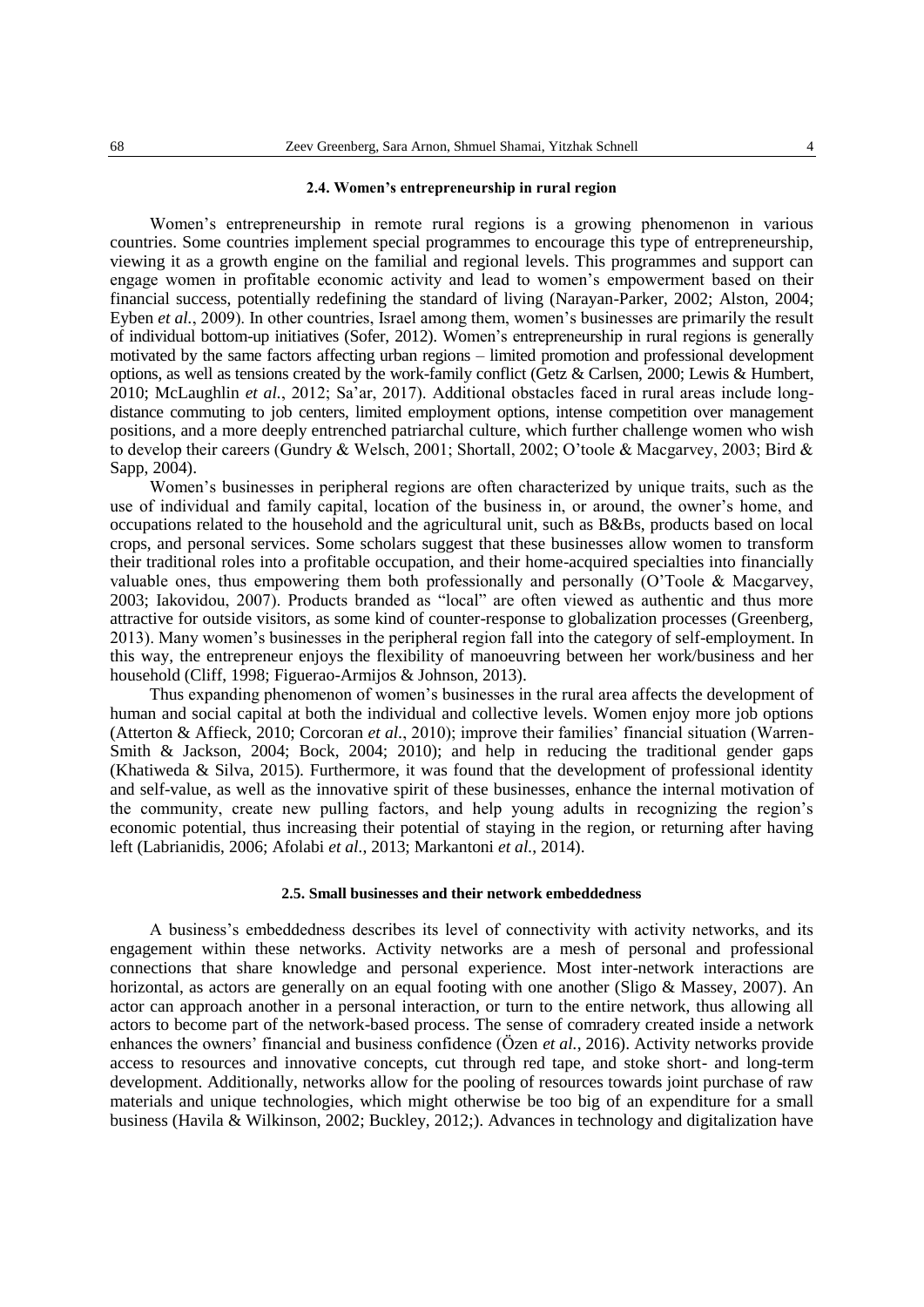expanded and empowered these networks, which have become increasingly common and significant in the operation and marketing of businesses. (Hashai & Bucklly, 2014). Levels of embeddedness have been directly correlated with growth potential and marketing efficiency (Taylor, 2010; Hashai & Bucklly, 2014; Tregear & Cooper, 2016). This enhanced collaboration cuts time and costs for all actors and may create a new balance of power in the business space (Casciaro & Piskorski, 2005; Gulati & Sytch, 2007; Noordhoff *et al.*, 2011; Gao *et al.*, 2008).

Comparison of urban and rural areas has found that activity networks tend to be less developed in rural areas. Activity networks in rural areas were found to be limited to a local or regional scale, and the activity in them lower and focussed on developing local services and transferring knowledge related to the community and its immediate surrounding (Ring *et al.*, 2010). The owners' professional and business skills were also found to be an impacting factor on their level of embeddedness in activity networks. Yet, this factor was found to be less influential in rural regions compared to urban ones. A study focussing on economic activity networks in the rural area found that players in these networks were more worried about competition compared to their urban counterparts (Tregear & Cooper, 2016). Studies of activity networks in traditional societies found that local residents and family members played a more significant role in these networks compared to external players (Schnell *et al.*, 1999; Schnell *et al.*, 2015). These studies offer many insights into activity networks in rural areas, but none of them refer to the gender aspect. Thus, the level and nature of female entrepreneurs' activity in these networks is still a matter to be explored.

This study seeks to elucidate the characteristics of women's businesses in rural peripheral regions, the development process of these businesses, and their embeddedness in the local and out of area business networks.

# **3. RESEARCH AREA**

The study was conducted in rural settlements in northern Israel. The sample included 105 Jewish female entrepreneurs from the three most common types of rural settlements in the region: Moshavim, Kibbutzim, and communal settlements. Arab villages were excluded from this study, for two reasons: First, many of these villages are going through accelerated urbanization processes, and thus no longer fit the definition of a "rural community". Second, Arab business owners were reluctant to cooperate with Jewish researchers.

The paper focuses on women's entrepreneurship and is based on a broader study that examined entrepreneurship of both men and women in the rural settlements of Israel's northern periphery.

# **4. METHODOLOGY**

The general study was constructed in three stages: in the first stage, we conducted a general mapping of business entrepreneurs in the sampled Jewish villages (as well as in all Jewish rural settlements in the northern regional council). This mapping was based on a Total of 2,078 men's and women's business reached: local and national publications; information leaflets and websites; and the snowball method, in which each entrepreneur is asked to report others in their settlement.

The second stage was a quantitative survey, using a questionnaire that was constructed specifically for this study and reviewed by experts. The survey was conducted among a sample of business owners based on the initial mapping. The questionnaire was presented via telephone by one of the research associates, experienced in this type of telephone surveys. Overall, 268 entrepreneurs were interviewed, 157 (58.6%) men and 111 (41.4%) women. Six Arab women (2.2% of the participants) were interviewed but excluded from the findings in the current paper, which only refer to the 105 Jewish women who participated.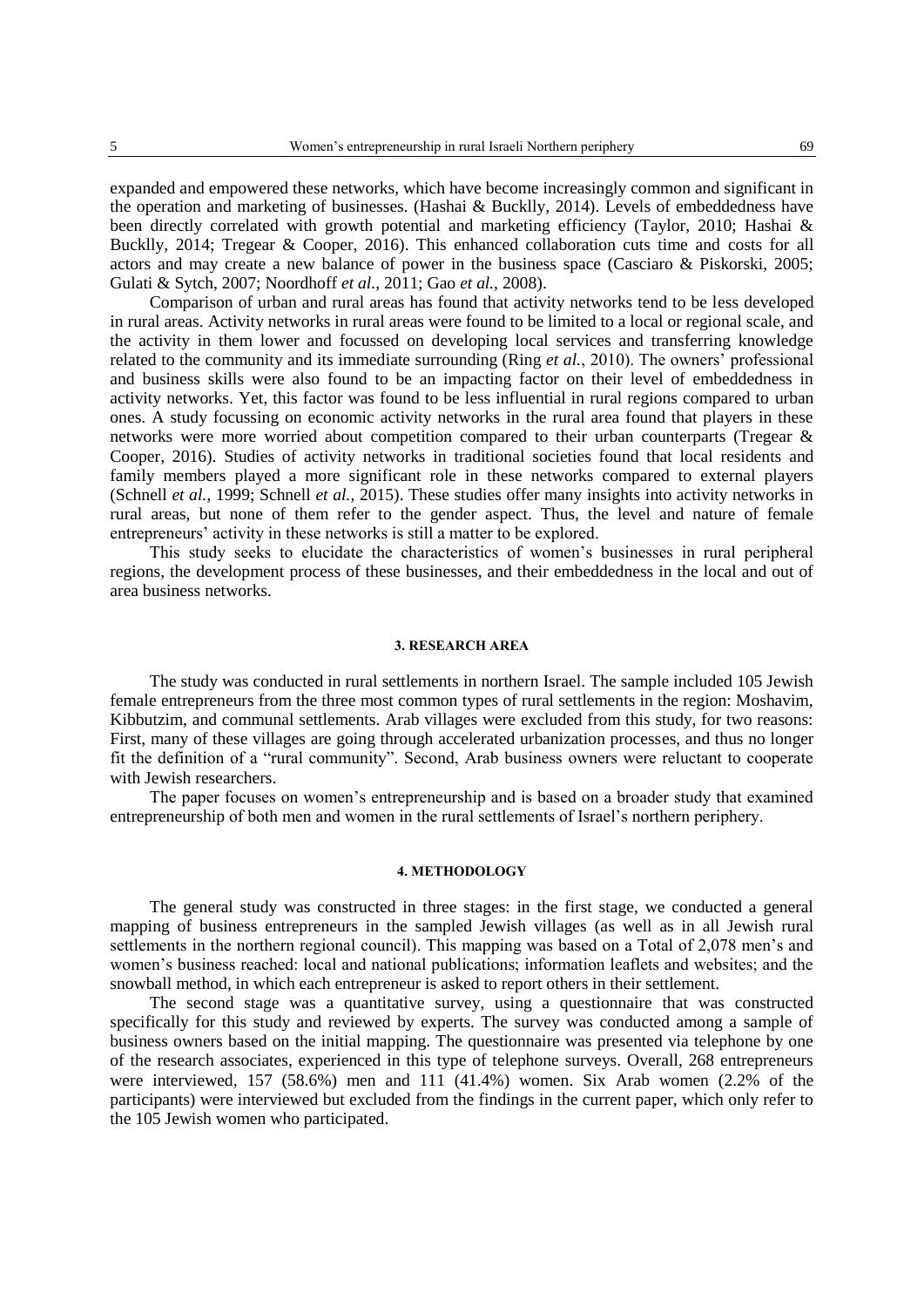The third stage included in-depth interviews with 30 women, 35% of the participants. The decision to include such a large number of participants in the qualitative stage was based on the understanding that open-ended questions, which invite detailed answers, allow us a greater level of understanding of the quantitative findings.

## **5. RESULTS**

### **5.1. Interviewees' dispersion by region and type of rural settlements**

All interviewees reside in the northern periphery of Israel. Sixty-seven of them (63.8%) reside in the Eastern Galilee, which is rated 3 on the Central Bureau of Statistics (2014) peripherality index, while 38 of them (36.2%) reside in the Western Galilee, which is rated 4 on the same index. All interviewees reside in rural settlements (up to 2,000 people, according to the CBS's definition).

|                         | Division by region and type of setucinem |     |               |
|-------------------------|------------------------------------------|-----|---------------|
| <b>Regional council</b> | <b>Type of settlement</b>                |     | $\frac{0}{0}$ |
| <b>Upper Galilee</b>    | Kibbutzim                                |     | 8.6           |
| Golan Heights           | Mixed (Kibbutzim & Moshavim)             | 28  | 26.7          |
| Mevo'ot Hermon          | Moshavim                                 |     | 16.2          |
| Merom Hagalil           | Mixed                                    |     | 10.5          |
| Mate Asher              | Mixed                                    | 38  | 36.2          |
| Local council           | Moshava                                  |     | 1.9           |
| <b>Total</b>            |                                          | 105 | 100           |

*Table 1* Division by region and type of settlement

Table 1 shows that more than half of the businesses in the sample are located in the three regional councils of Golan Heights, Mevo'ot Hermon, and Upper Galilee, which lie farther from urban centers and thus considered more peripheral. We can also see that the rate of women entrepreneurs is higher in regional councils that consist predominantly of Moshavim rather than Kibbutzim. It seems that women's entrepreneurship is more common in more peripheral regions and in settlements that encourage familial-individual economic units.

The map presents that women's entrepreneurship is more common in more peripheral regions and in settlements that encourage familial-individual economic units (Fig. 1).

# **5.2. The entrepreneurs' profile**

When creating the entrepreneurs' profile, we considered personal traits like age, professional experience, professional training and level of expertise (self-reported). This profile allowed us to understand the motivations that brought women to establish their businesses, and the personal inputs invested in it.

|              |    | Age distribution of business women in rural settlements |
|--------------|----|---------------------------------------------------------|
| Age group    |    | %                                                       |
| $21 - 30$    |    | 2.0                                                     |
| $31 - 40$    | 23 | 23.2                                                    |
| $41 - 50$    | 27 | 27.3                                                    |
| $51 - 60$    | 26 | 26.3                                                    |
| $61 - 78$    | 21 | 21.2                                                    |
| <b>Total</b> | 99 | 100                                                     |

#### *Table 2*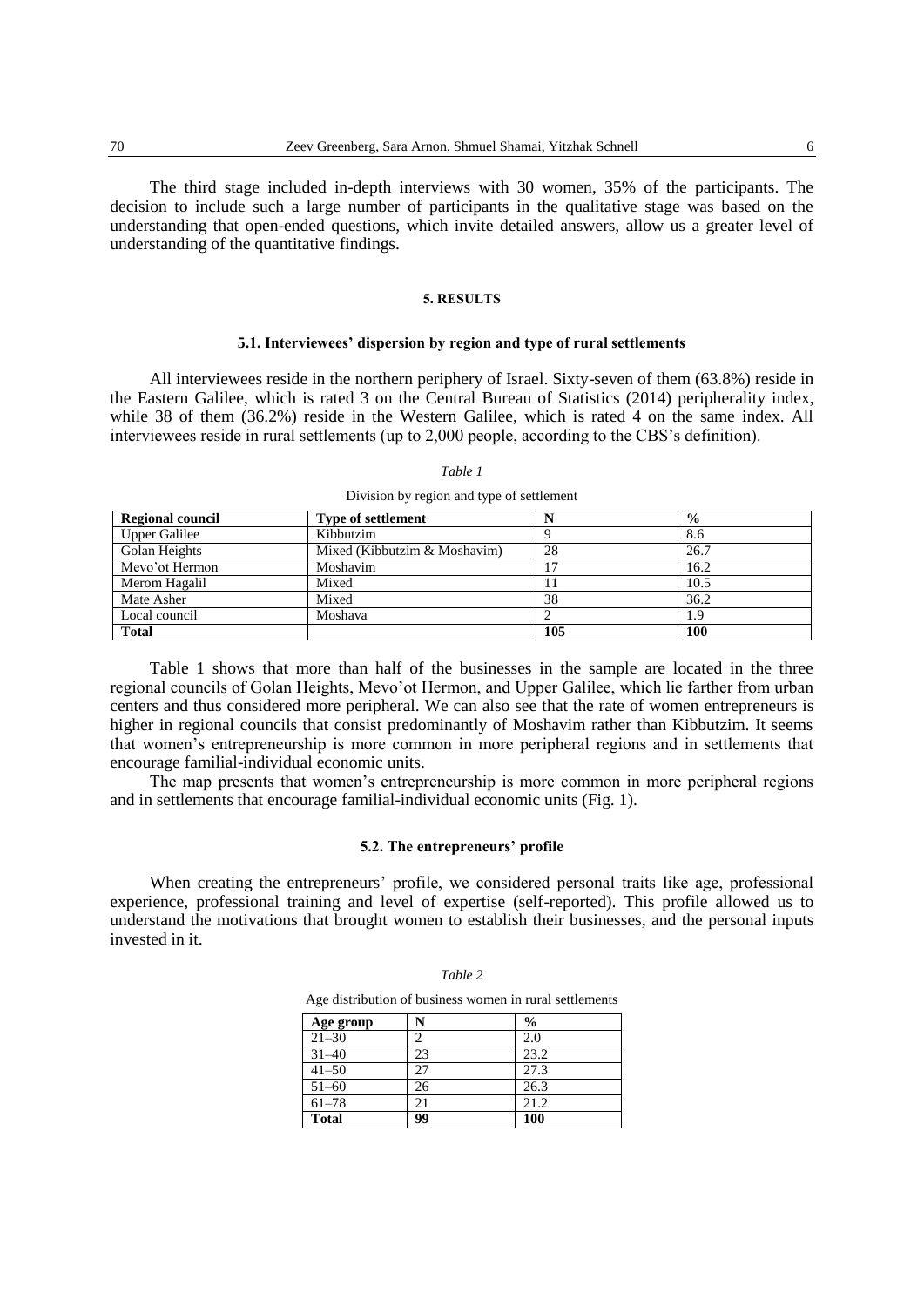

Fig. 1 – Business Percentage Per Regional Council.

Table 2 presents the age distribution of the business owners. The mean age of the women in the business is 48.3, not significantly different from the mean age among men (49.3). The distribution suggests that the rates of women entrepreneurs are similar across age groups above 31, with no statistically significant differences between them. An interesting finding is the rate of women entrepreneurs in the relatively old-age group of 61–78. This rate is high relative to similar studies of their male counterparts. These women experienced first-hand the major agricultural crisis of the 1980s and 1990s, and their businesses focus mainly on tourism, B&Bs, and personal services.

Education and professional training are significant factors affecting the entrepreneur's human capital, and often dictate the type of business and inspire its establishment. The findings suggest that the average number of school years among female entrepreneurs is  $15.5$  (SD = 2.8), which is significantly higher than that of men  $(13.7, SD = 3.4)$ . The number of school years naturally coordinates with women's educational level. We found that 84% of the female entrepreneurs are at college level or higher educated, compared to only 70% among men. Eighteen percent (18%) of them have no higher than a high-school education, and 5% have a non-academic diploma. When exploring the professional training of women, we found that their human capital was higher than that of men: 75% of the female entrepreneurs are trained in their field of business, compared to only 54% of the men. Yet, it was also found that the professional training of female entrepreneurs focussed on specific fields, like alternative medicine (24.2%), education (12.2%), art and graphics (18.2%) and writing (21.1%), compared to men's training in technical fields, like engineering (22.6%), electricity (6.5%) and cooking (10%).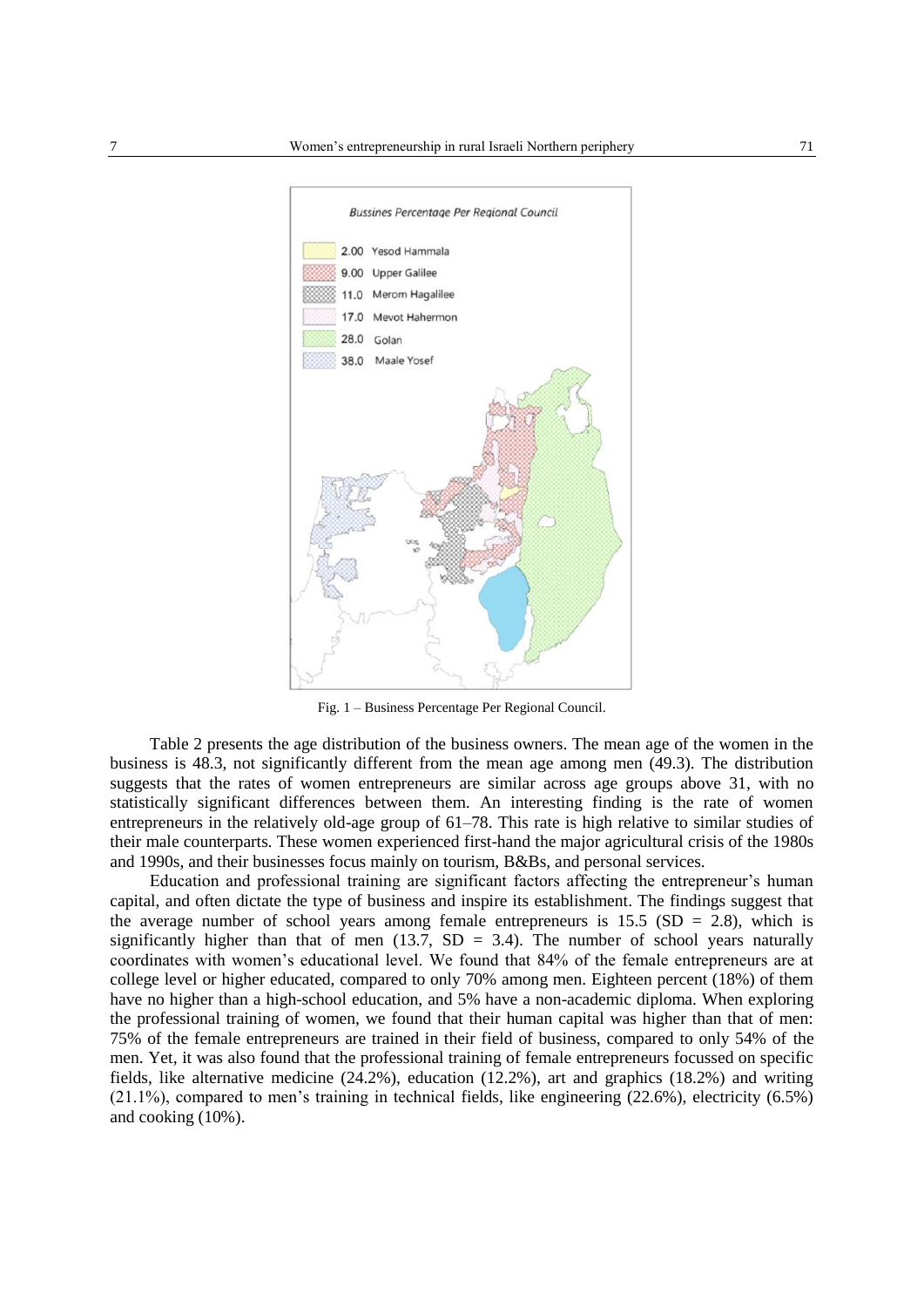# **5.3. Types of women's businesses**

The participants were asked to describe their business activity and field. Table 3 presents the distribution of the businesses by type. Businesses were mapped on two levels: an extended mapping, detailing the different types of business, and a limited mapping based on the CBS' categorization.

| able |  |
|------|--|
|------|--|

Fields distribution by gender

| <b>Entrepreneurship fields</b>      |             |               | <b>Detailed fields</b>                                          |                       |      |                  |          |                |                  |
|-------------------------------------|-------------|---------------|-----------------------------------------------------------------|-----------------------|------|------------------|----------|----------------|------------------|
| according to CBS'<br>categorization |             |               | <b>Business field</b>                                           | <b>Total</b><br>Women |      |                  |          |                | Men              |
| <b>Field</b>                        | $\mathbf N$ | $\frac{0}{0}$ |                                                                 | $\frac{0}{0}$<br>N    |      |                  |          | N              | $\frac{0}{0}$    |
| B&B                                 | 46          | 17.2          | <b>Rural hospitality</b>                                        | 46                    | 17.2 | 25               | 22.4     | 21             | 13.4             |
| Tourism                             | 39          | 14.5          | <b>Restaurants and pubs, food services</b>                      | 29                    | 10.8 | 11               | 9.9      | 18             | 11.5             |
|                                     |             |               | Cycling, jeep tours, extreme tourist attractions                | 10                    | 3.7  | $\mathbf{1}$     | 0.9      | 9              | 5.7              |
|                                     |             |               | Agricultural processed products – wine, oil,<br>cheese          | 15                    | 5.6  | $\overline{4}$   | 3.6      | 11             | 7.0              |
| Agricultural<br>products            | 35          | 13.3          | Direct produce sale                                             | 8                     | 3.0  | 3                | 2.7      | 5              | $\overline{3.2}$ |
|                                     |             |               | Raising and services for house pets, horses<br>tourism services | 12                    | 4.5  | 3                | 2.7      | 9              | 5.7              |
| Mental<br>services                  | 17          | 6.3           | Conventional and alternative diagnosis and<br>treatment         | 17                    | 6.3  | 13               | 11.7     | $\overline{4}$ | 2.5              |
| Beauty and                          |             |               | <b>Beauty treatments</b>                                        | 14                    | 5.2  | 8                | 7.2      | 6              | 3.8              |
| body                                | 26          | 9.7           | Spa and cosmetics                                               | 8                     | 3.0  | 6                | 5.4      | $\overline{c}$ | 1.3              |
| treatments                          |             |               | Sports, athletics and dance                                     |                       | 1.5  | 3                | 2.7      | 1              | 0.6              |
| Culture,                            |             |               | Culture and entertainment                                       |                       | 1.9  | $\mathcal{E}$    | 2.7      | $\overline{c}$ | 1.3              |
| writing and                         | 10          | 3.7           | Media and graphics - design, writing,<br>translation            | 3                     | 1.1  | $\Omega$         | $\Omega$ | 3              | 1.9              |
| editing                             |             |               | Books and writing                                               | $\overline{2}$        | .7   | $\theta$         | $\Omega$ | $\overline{c}$ | 1.3              |
| $Art -$                             |             |               | Art and practical art - Production and sale                     | 24                    | 9.0  | 18               | 16.2     | 6              | 3.8              |
| Production<br>and sale              | 26          | 9.7           | Artifacts and practical art - production                        | $\overline{c}$        | 0.7  | $\overline{2}$   | 1.8      | $\Omega$       | $\Omega$         |
| <b>Sales</b>                        | 14          | 5.2           | Shoes, cloths and so on $-$ production, design, sale            | 3                     | 1.1  | $\overline{c}$   | 1.8      | 1              | 0.6              |
|                                     |             |               | Sales – miscellaneous                                           | 11                    | 4.1  | $\overline{c}$   | 1.8      | 9              | $\overline{5.7}$ |
| Construction,                       |             |               | Construction                                                    | $\overline{3}$        | 1.1  | $\theta$         | $\theta$ | $\overline{3}$ | 1.9              |
| carpentry and                       | 10          | 3.7           | Practical and artistic carpentry and locksmiths                 | 5                     | 1.9  | $\theta$         | $\Omega$ | 5              | 3.2              |
| architecture                        |             |               | Architecture                                                    | $\overline{2}$        | .7   | 1                | 0.9      | 1              | 0.6              |
| Administrativ                       | 20          | 7.4           | Professional administrative office services                     | 18                    | 6.7  | 4                | 3.6      | 14             | 8.9              |
| e services                          |             |               | Technical office services                                       |                       | .7   | $\Omega$         | $\Omega$ | $\overline{c}$ | 1.3              |
| Home and<br>technical               | 15          | 5.6           | Gardening, cleaning and household maintenance<br>services       |                       | .4   | $\Omega$         | $\Omega$ | 1              | 0.6              |
| services                            |             |               | Technical services                                              | 14                    | 5.2  | $\overline{0}$   | $\Omega$ | 13             | 8.3              |
| Miss.                               | 10          | 3.8           | Miss.                                                           | 10                    | 3.8  | $\mathbf{1}$     | 0.9      | 9              | 5.7              |
| Total                               | 268         | 100           | Total                                                           | 268                   | 100  | $\overline{111}$ | 100      | 157            | 100              |

The findings suggest that a relatively high rate of small businesses owned by women focus on tourism, and particularly rural hospitality (22.4%), as well as other tourism services (9.9%). Looking at the CBS' categorization, we can see that the rate of women's businesses in fields of mental treatments, art and production, and beauty and body services are higher compared to those of men (11.7%, 19.8%, and 15.3%, compared to 2.5%, 5.7% and 4.4%, respectively). It seems that the entrepreneurship of women in rural settlements preserves and reflects traditional gender role division, directing women to fields like hospitality and personal services. Yet, we can also notice women's entrepreneurship in traditionally masculine fields, like professional management, sales and production. It is looking that these types of businesses are owned by new residents, who recently arrived at the rural settlements, bringing non-traditional occupations for women.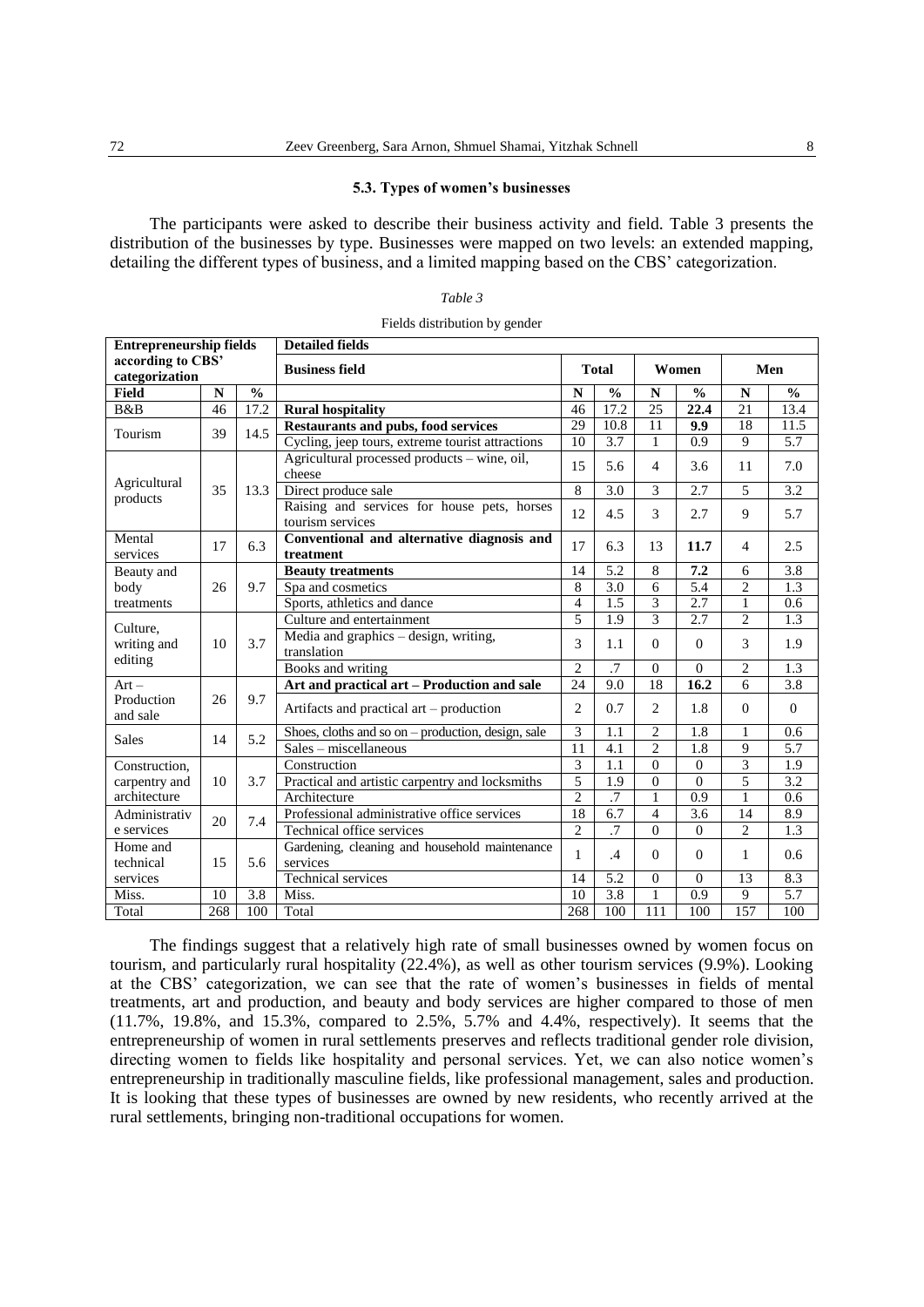### **5.4. The business location**

Findings concerning the business location suggest that 75% of women's businesses are inside or in the courtyard of the owner's home. Out of the women whose businesses are not located around the house, 20.5% work in their own settlements. Among them, for example, are a bakery owner who rents the kitchen in her Kibbutz, and an occupational therapist who rents an unused building in her settlement, and among them. Only 11 business owners, 10% of our sample, operate their business outside their settlement, and only six businesses, 5% of our sample, are located in regional industrial zones.

### **5.5. Number of employees**

The number of employees in each business was examined using two different indexes:, we asked about the number of full-time work in the business and saw that more than 85% of the small businesses owned by women include 1–2 jobs, i.e., the owner herself and sometimes another person. Table 4 presents the number of full-time work in the business, excluding the owner, by gender.

|                 | Total | Gender  |       |  |  |  |
|-----------------|-------|---------|-------|--|--|--|
|                 |       | Women   | Men   |  |  |  |
| $\Omega$        | 41    | 27      | 14    |  |  |  |
| worker          | 15.6% | 24.8%   | 9.2%  |  |  |  |
| $\mathbf{1}$    | 110   | 50      | 60    |  |  |  |
| worker          | 42.0% | 45.9%   | 39.2% |  |  |  |
| $2-3$ workers   | 74    | 23      | 51    |  |  |  |
|                 | 28.2% | 21.1%   | 33.3% |  |  |  |
| 4–5 workers     | 22    | 5       | 17    |  |  |  |
|                 | 8.4%  | 4.6%    | 11.1% |  |  |  |
| $6-10$ workers  | 5     | 3       | 2     |  |  |  |
|                 | 1.9%  | 2.8%    | 1.3%  |  |  |  |
| $11-20$ workers | 4     | 1       | 3     |  |  |  |
|                 | 1.5%  | 0.8%    | 2.0%  |  |  |  |
| Over 20 workers | 6     | 0       | 6     |  |  |  |
|                 | 2.3%  | $0.0\%$ | 3.9%  |  |  |  |
| Total           | 262   | 109     | 153   |  |  |  |

# *Table 4* Number of full-time jobs in the business by gender

As shown in Table 4, about one quarter of the women's businesses include no additional jobs beyond the owner, i.e., the owner is the sole member of the business. This rate is significantly higher than the rate of men in the same category (9.2%). The rate of women is higher in the 1 job category as well, although the difference is smaller; the trend is reversed in the 2–3 jobs category, where the rate of women's businesses (21.1%) is lower than that of men's businesses (33.3%). The findings suggest that men's businesses tend to hire more employees than women's businesses.

Our in-depth interviews suggest that owners of businesses in the 0 and 1 jobs categories are often assisted by their family, as explained by one of them: "I am in charge of operating the business. Anything that has to do with accounts, payments, and finance is done by my husband. He is retired, and this is what he does". Alternatively, some businesses hire temporary employees based on need. This pattern was described by another entrepreneur, owner of a B&B business: "The term 'employees' is not accurate. I hire someone to clean the rooms. This is not a steady job. I call her when I need her, and she comes. She is not a salaried employee".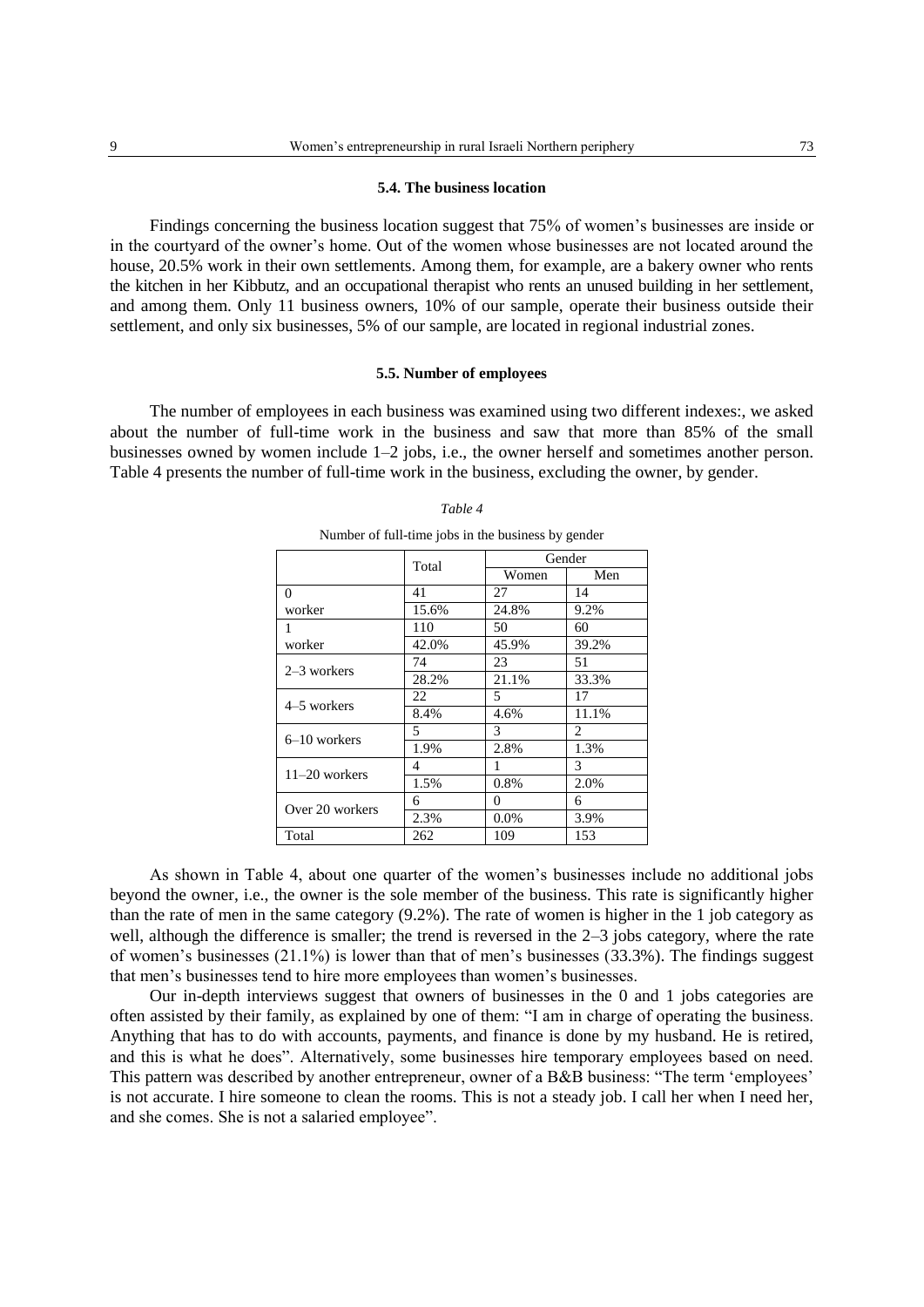### **5.6. Number of businesses per entrepreneur**

This category revealed, again, highly significant differences  $(p = 0.019)$  between male and female entrepreneurs in the periphery. While 23% of male entrepreneurs own two businesses or more, only 5% of the women own more than one business. Often, entrepreneurs own a few businesses in adjacent fields, such as B&B and a restaurant; B&B, agricultural-tourist farm, and educational tourism business; or music production and teaching.

### **5.7. The business uniqueness**

The interviewees were asked to assess the level of their business uniqueness on a 4 point scale  $(0 =$ not unique;  $1 =$  one of its kind in the settlement;  $2 =$  one of its kind in the area;  $3 =$  one of its kind in the country).

## *Table 5*

| The business' uniqueness |     | $\frac{6}{9}$ |
|--------------------------|-----|---------------|
| In the settlement        | 34  | 39.9          |
| In the region            | 26  | 23.6          |
| In the country           | 20  | 18.2          |
| Not unique               | 27  | 24.5          |
| Don't know               |     | 2.7           |
| <b>Total</b>             | 110 | 100           |

Owners' self-evaluation of the business uniqueness in its surrounding

Table 5 suggests that many entrepreneurs view their business as unique only at the local level. As the sphere grows in scope, less entrepreneurs view their business as unique. This finding supports earlier studies, which found that peripheral businesses are usually small, home-based, and unique only in their own settlement and around it.

When asked an open-ended question about business uniqueness, the women described it within the context of self and professional development, or their personal expertise. One interviewee told us: "This is a very unique field. I started developing it back in the United States, where I started studying. It is a combination between mind-training and medicine based on natural materials". Another told us: "There are plenty of alternative medicine businesses in the area. I offer a combination of Chinese medicine and prenatal treatment. There is no one around that combines these two fields". A third entrepreneur said: "The unique design pieces of jewelry, which is made of natural materials, and its coating process, are my own development". An entrepreneur who operates a B&B business described the unique nature of her business compared to others around her: "Pilgrims' B&Bs are a bit different compared to others in my settlement. I advertise in dedicated pilgrims' websites, utilizing our close proximity to the Sea of Galilee and all the sites down here [on the beach]". Another interviewee described her specific target audience: "I provide tourist services for a unique population: Religious families with kids. I provide Kosher conditions, including a hot plate [which is used for heating the food over the Sabbath]".

## **5.8. Level of expertise**

The entrepreneurs' level of expertise was measured by two aspects: (1) professional expertise in the business field of activity, and (2) organizational expertise in the various aspects of running a business (accounting, book keeping, marketing, advertising, etc.).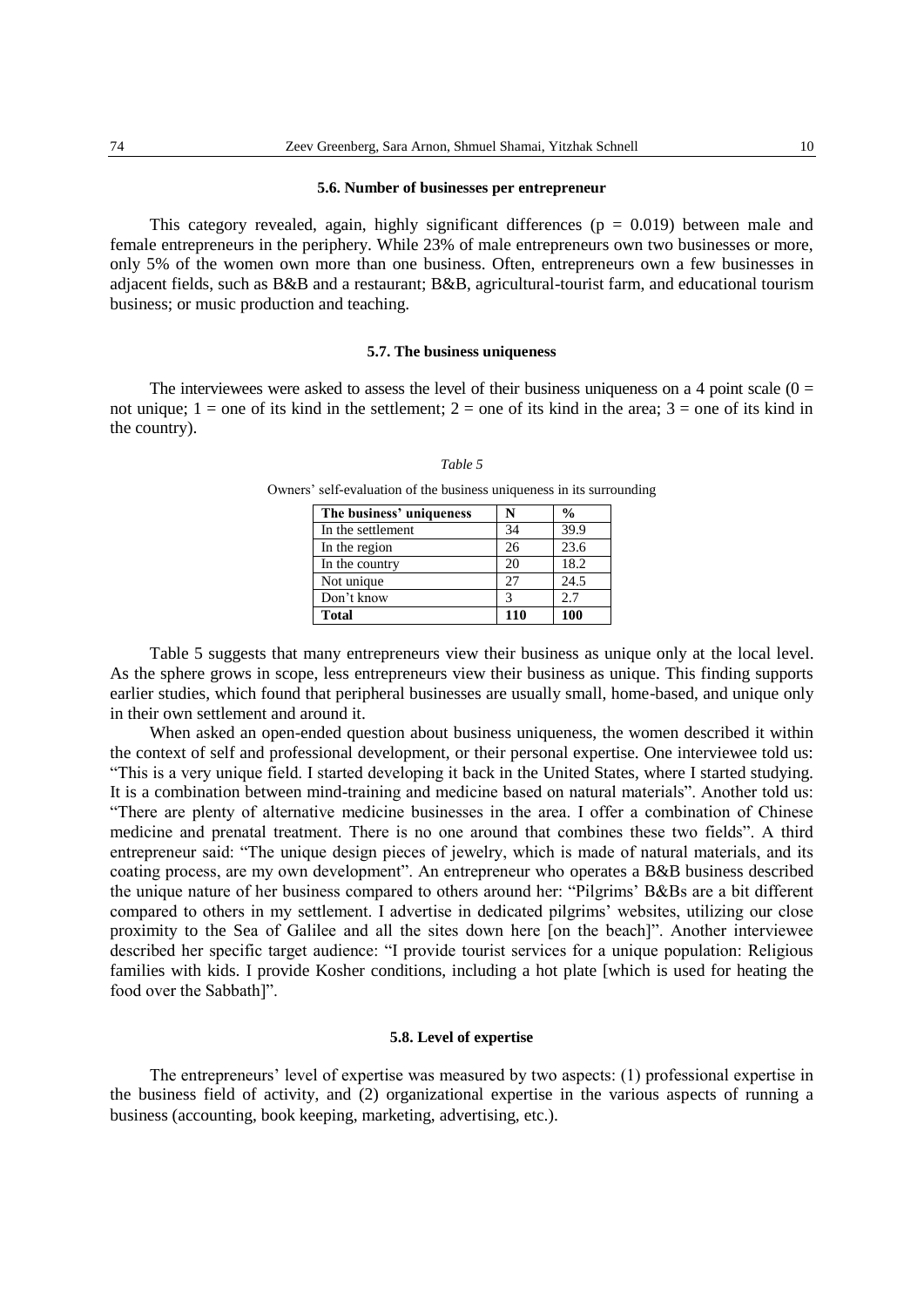|                    | Women |                                |       |              | Men     |                |       |     |
|--------------------|-------|--------------------------------|-------|--------------|---------|----------------|-------|-----|
|                    |       | Professional<br>Organizational |       | Professional |         | Organizational |       |     |
| Level of expertise | $\%$  |                                | %     |              | $\%$    | N              | $\%$  |     |
| Low                | $\%$  |                                | 6.6%  |              | $0.0\%$ | $\theta$       | 6.5%  | 10  |
| Medium             | 10.9% | 12                             | 33%   | 35           | 14.8%   | 23             | 28.0% | 43  |
| High               | 40.9% | 45                             | 32%   | 34           | 40.6%   | 63             | 39.6% | 61  |
| Very high          | 48.2% | 53                             | 28.3% | 30           | 44.5%   | 68             | 26.0% | 40  |
| Total              | 100%  | 110                            | 100%  | 106          | 100%    | 154            | 100%  | 154 |

*Table 6* Self-evaluation of expertise by gender

As we can see in Table 6, no significant differences were found between men and women, both regarding their professional level and business level of expertise. We found a significantly higher level of professional expertise compared to business expertise ( $p = 0.013$ ) in both groups. More women than men assessed their professional level of expertise as very high.

# **5.9. Strengths and weaknesses – what can increase or decrease revenues?**

The participants were asked an open-ended question about their businesses strengths, which can increase revenues, or weaknesses, which may jeopardize them. Table 7 presents the 12 most common categories of strengths which were mentioned by all participants (men and women), as well as by gender. Categories mentioned by more than 10% of the participants are highlighted in grey.

|                                         |    |       | Gender         |               |    |               |
|-----------------------------------------|----|-------|----------------|---------------|----|---------------|
|                                         |    | Total |                | Women         |    | Men           |
| Category                                | N  | $\%$  | N              | $\frac{0}{0}$ | N  | $\frac{0}{0}$ |
| Professionalism and reputation          | 64 | 18.7  | 23             | 15.4          | 41 | $21.2**$      |
| High quality service and/or product     | 58 | 16.9  | 25             | 16.8          | 33 | 17.1          |
| Owner's personality                     | 28 | 8.2   | 14             | 9.4           | 14 | 7.3           |
| Product uniqueness                      | 27 | 7.9   | 12             | 8.1           | 15 | 7.8           |
| Management and business confidence      | 24 | 7.0   | 11             | 7.4           | 13 | 6.7           |
| Personal attention to customers         | 22 | 6.4   | 10             | 6.7           | 12 | 6.2           |
| <b>Business location</b>                | 16 | 4.7   | 7              | 4.7           | 9  | 4.7           |
| Marketing                               | 14 | 4.1   | 7              | 4.7           |    | 3.6           |
| Keeping in touch with potential clients | 14 | 4.1   | 5              | 3.4           | 9  | 4.7           |
| Appearance and accessibility            | 11 | 3.2   | 5              | 3.4           | 6  | 3.1           |
| Specific target audience                | 11 | 3.2   | 7              | 4.7           | 4  | 2.1           |
| Reasonable cost                         | 11 | 3.2   | $\overline{4}$ | 2.7           | 7  | 3.6           |
| 4.0144.007                              |    |       |                |               |    |               |

*Table 7* Strengths of the business

 $* p < 0.1; ** p < 0.05$ 

As can be seen in Table 7, the main strengths mentioned by women were the product's uniqueness, their personality, their personal attention to clients, and the specific target audience of their services; a highly significant difference ( $p = 0.008$ ) was found compared to men, who focused on professionalism, reputation, and quality of services. These findings correlate with those relating to the business uniqueness and might be explained by the different specialization fields of women compared to men, as shown in Table 3.

### **5.10. Fund raising**

The establishment of businesses requires different types of capital, which often drive entrepreneurs to seek the assistance of various counseling entities. The participants were asked about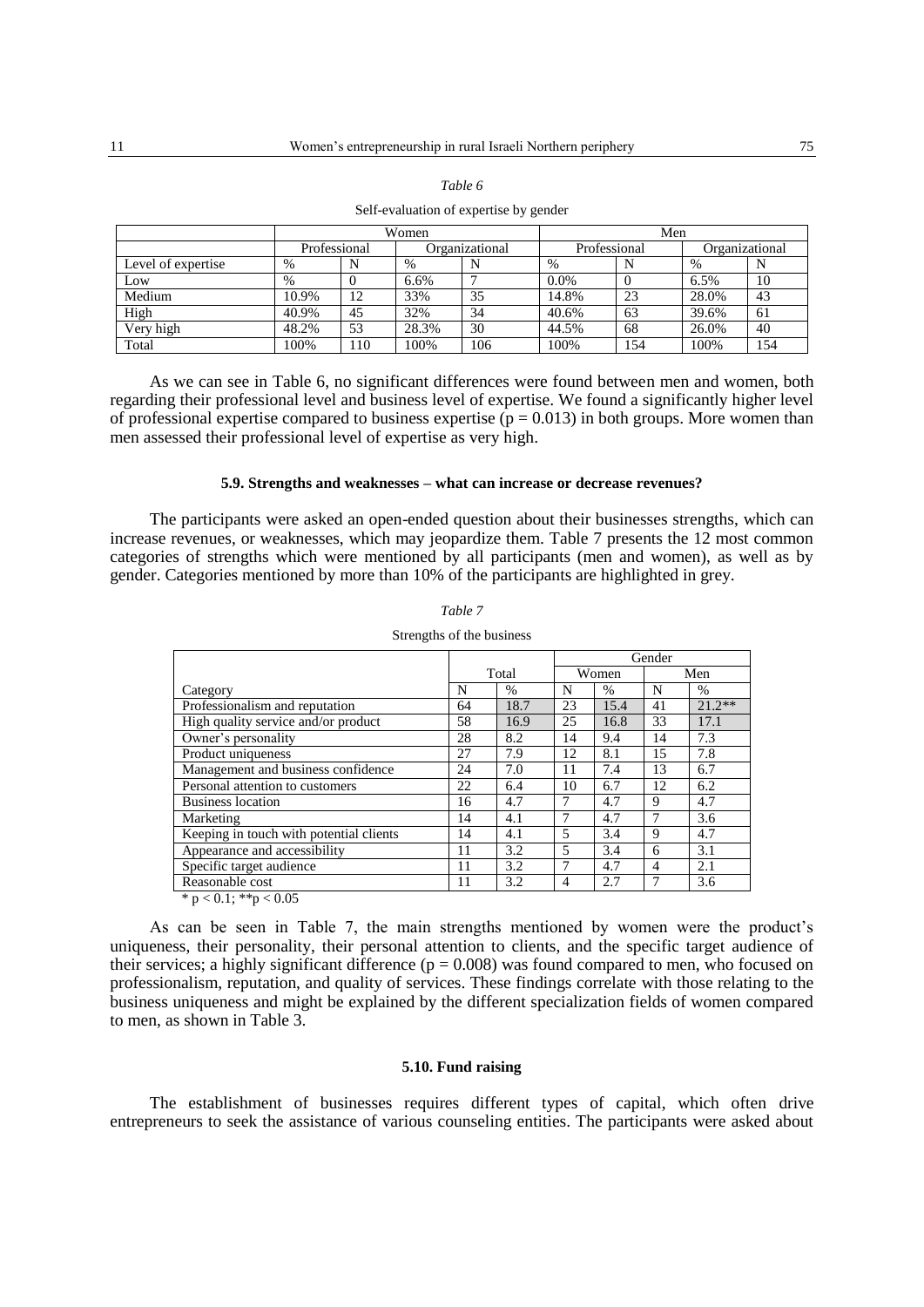their level of connection various entities related to their business entrepreneurship. The answers were given on a Likert scale (1 = not at all, 2 = very little, 3 = medium level, 4 = high level, 5 = constant).

| <b>Assisting factors</b>                                | <b>Total</b><br>Mean | Men<br>Mean | Wom<br>en<br>Mean | <b>Difference</b> |
|---------------------------------------------------------|----------------------|-------------|-------------------|-------------------|
| Close family                                            | 4.4                  | 4.4         | 4.4               | .560              |
| <b>Extended family</b>                                  | 3.9                  | 4.1         | 3.7               | $.046*$           |
| Other entrepreneurs or officials in your settlement     | 2.9                  | 2.9         | 3.0               | 614.              |
| Regional municipal factors                              | 1.7                  | 1.5         | 1.9               | $*016.$           |
| Regional factors related to the national administration | 1.3                  | 1.2         | 1.5               | $.050*$           |
| Similar professional and businesses in the region       | 3.1                  | 2.4         | 3.8               | $*$ $(0)4.$       |
| Similar professional and businesses outside the region  | 2.6                  | 2.3         | 2.4               | .967              |
| Suppliers in the region                                 | 2.5                  | 2.3         | 2.2               | 138.              |
| Suppliers outside the region                            | 3.0                  | 3.6         | .42               | $75.**$           |
| Customers in the region                                 | 2.2                  | 2.3         | 2.1               |                   |
| Customers outside the region                            | 3.2                  | 2.8         | 3.3               |                   |
| <b>Overall Mean</b>                                     | 2.9                  | 2.8         | 3.1               | .611              |

| Table 8                                                              |
|----------------------------------------------------------------------|
| Factors assisting in the establishment and operation of the business |

\*  $p < 0.1$ ; \*\* $p < 0.05$ 

Table 8 highlights four main factors that are utilized by female entrepreneurs: First, their close family and its existing capital. The findings suggest that individual capital and the assistance of close family members are the most common sources of support among men and women alike. Second, assistance from similar businesses in the settlement and around the region. At the local and regional level, it was found that business owners use the help of similar businesses in their settlement and around them more than they use the help of official municipal assistance agencies. Regional and national consultancy agencies were found to be the least used source of support among men and women alike. As for regional suppliers and clients, the findings suggest that both men and women are less active at the regional level compared to the local one, and the gender differences are not significant. Both genders were found to maintain connections with suppliers and customers from outside the region. No significant differences were found between men and women in this regard. We can assume that these findings concerning connections with outside customers, are particularly affected by the popular field of tourism and B&B, whose owners market their businesses to extraregional clients, as well as various sales businesses, including agricultural products and practical arts (about 15% and 16.2% of the businesses, respectively, see Table 2), who actively market their products outside their regional surrounding.

In order to further explain the quantitative results, the in-depth interviews included questions about their engagement in activity networks and spaces, which may be regional or higher. One entrepreneur who owns a tourism business said: "I realized if I wait for them, they won't come. I contacted a website that advertises B&Bs, and now I have clients from all over the country, they book in advance... I get many additional reservations, which definitely add to my financial security". Another entrepreneur, a jewelry designer, said: "... I cannot rely on customers from around here... My real revenues come from those who can afford to buy jewelry... The challenge for me is getting into stores in big cities". Another entrepreneur with a design business said: "My online work and connection with clients allow me to expand my clientele and market". A freelance entrepreneur said: "I work from home. This is my office, and once in a while I go out for long days of meetings. This is an effective way to overcome the distance from clients. This way I also sell more and can expose myself to new potential clients". The interviews suggest that these entrepreneurs employ a proactive approach: They do not wait for costumers to come to them, but rather reach out to other, more distant in space, based on the understanding that active marketing can expand their client base and revenues.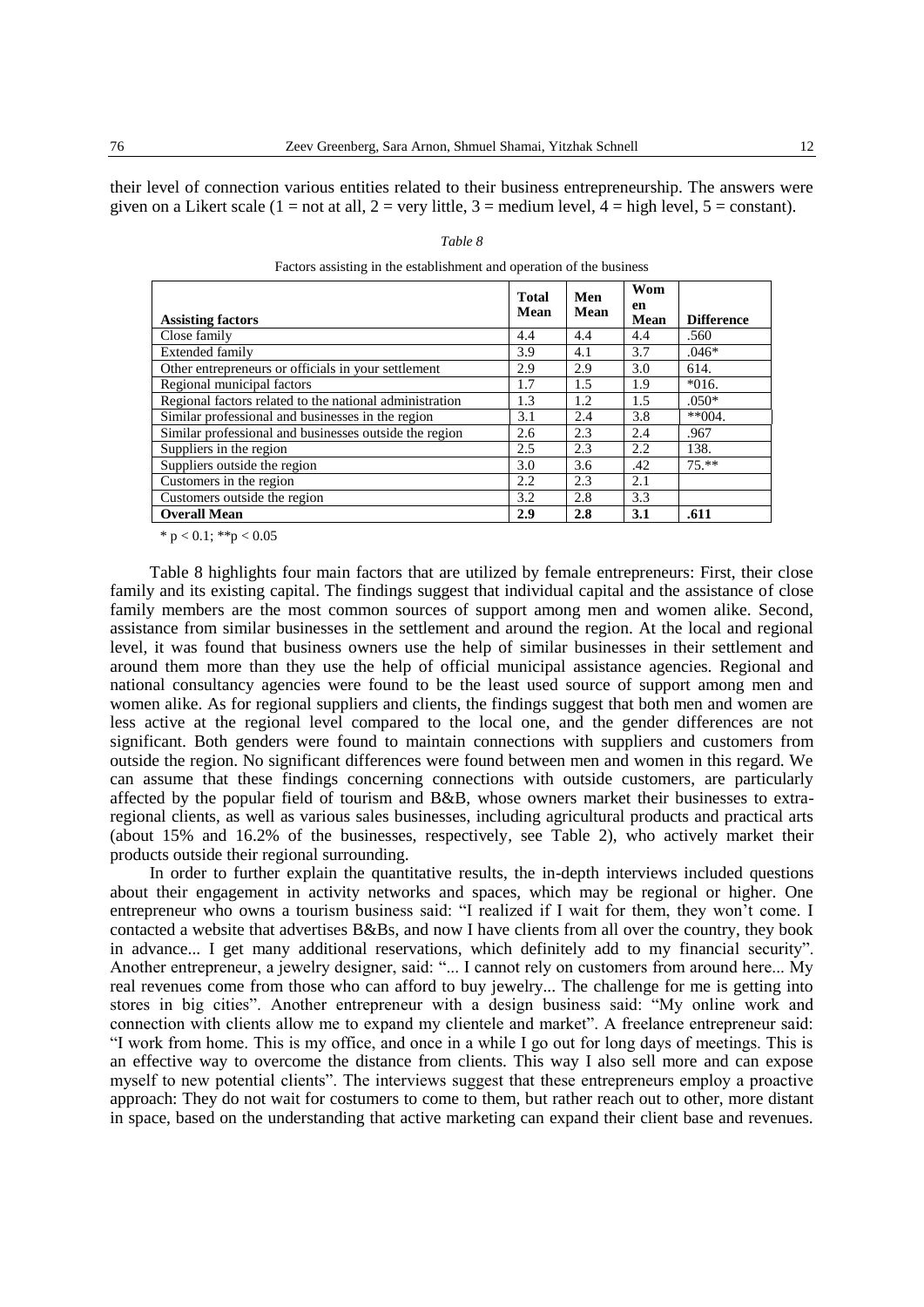This is a business-oriented, financial and futuristic approach, unlike the traditional approach, which focuses mainly on professionalism.

### **6. DISCUSSION AND CONCLUSIONS**

According to the national outline plans, peripheral regions in Israel are characterized as rural areas, which rely on agriculture, leisure activities and tourism as the main sources of income. Most of the womans' businesses explored in this study fall into one of these categories. The transformation of the rural area from an agricultural region to a multi-functional one was reflected in the establishment of small businesses. The type of settlement was found to be related to the level of entrepreneurship among its residents – the number of women's businesses in regional councils that are based on Kibbutzim was found to be lower compared to mixed or Moshavim-based councils. We can offer two possible explanations for this gap: The first explanation is historical – in the Moshavim, the family household was always an independent economic unit, and the women's businesses, most of them developed during the 1980s and 1990s, were a response to the agricultural crisis and an attempt to expand livelihood sources and increase the revenues of the agricultural household, as defined by Orhan and Scott (2001). This crisis was felt less by individual residents of Kibbutzim, where the responsibility for livelihood sources was collective. Women had more occupational security, and thus found it less necessary to develop individual initiatives. The second explanation also has to do with the nature of Kibbutzim. In many cases, the Kibbutz promotes individual initiatives as financial branches. Those businesses cannot be defined as small businesses, and thus were not mapped as part of this study. The mapping results suggest that male and female entrepreneurs in Kibbutzim are more common in privatized subcommunities, or in adjacent neighbourhoods, which are not part of the collective financial unit. In these cases, the establishment of a small business is unrelated to the Kibbutz, and it allows the new residents to make a living from their previous professional expertise.

Women's businesses often take on a local identity, and combine traditional businesses, such as Tourism, Local food maker and B&B, restaurants and travelling, or partially, like various agricultural harvest products, consumer products based on agricultural crops, agricultural tourism, and more. These new types of initiatives are added to "native" businesses in the region, which offer agricultural or agriculture-related services like pruning, fixing agricultural machinery, supplying agricultural equipment, and managing agricultural businesses (accounting, for example). The study suggests that the phenomenon, of agriculture-related businesses, allows women to contribute to the household income beyond their traditional role as sellers of the agricultural products. This way, a small business established by a woman can help the family to utilize the agricultural crops better, it adds income sources, and opens employment options and potential for prestige based on the business success of women in these settlements (O'Toole & Macgarvey, 2003; Shortall, 2002).

Another aspect that underlines the local nature of a business is the location in, or around, the entrepreneur's home. This location can positively affect the business success, as it saves costs (rent, taxes, utilities, and more). Furthermore, expenses can often be included as part of the agricultural unit's deductible expenses. Thus, the female entrepreneur can feel secure and confident when developing her business. Another significant advantage of a business located at home is the potential involvement of family members in its operation when help is needed. Yet, the findings also suggest that many female entrepreneurs, like their male counterparts, reflecting a new trend in female entrepreneurship, many choosing to break out of the local area and reach out to other areas. They do so by engaging in extra-regional and national networks. This activity may include fund raising inputs, marketing and sales. The new approach of female entrepreneurs in rural settlements includes their view of themselves as business owners, and of their business as a means of financial progress and a resource worthy of investment and promotion. This new mindset is reflected in the findings regarding women's involvement in activity networks: while in the past, women's businesses were a side-effect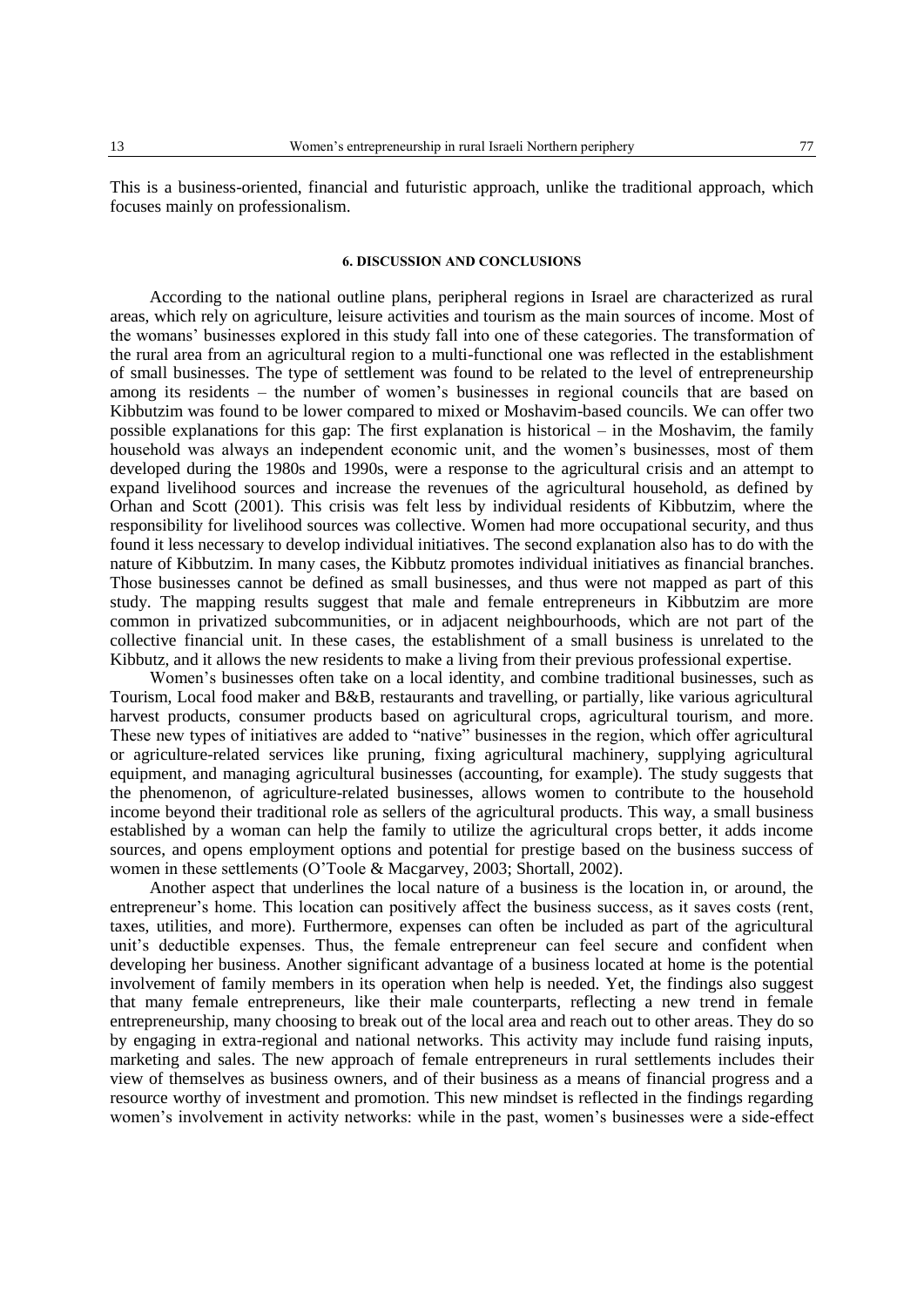of the husband's main source of income, the female entrepreneurs of today promote sales, expand their business beyond their region, and reach out to target audiences and customers (Tregear & Cooper, 2016; Taylor, 2010; Hashsi & Bucklly, 2012).

This change in mindset may have been engendered by the fact that many of today's entrepreneurs are highly educated and professionally trained. These women represent the transformation from the traditional and typical occupations of the region into new fields of entrepreneurship, presenting a different type of female entrepreneur – young women who choose to live in rural settlements, and are interested in practicing their professions. These new entrepreneurs are different from their older counterparts, who were pushed to establish small businesses as a solution to the financial crisis in agriculture (Marshall & Foster, 2002; Swain & Garasky, 2007). Young women who immigrate to peripheral areas face a shortage of employment opportunities, distance-related difficulties, and a thicker glass ceiling (Garcia-Tabuenca, Pablo-Martí & Crecente-Romero, 2015). This reality pushes many of them to utilize their expertise and training to open an independent business, which allows them to develop their careers and sometimes increase their income. Locating the business in, or around, the house allows them to continue developing career-wise, while balancing their career and their family needs.

We found that female entrepreneurs are more educated and more professionally trained than their male counterparts. Previous studies have suggested that education affects business development (Manuelli & Seshadri, 2014; Gennaioli *et al.*, 2014). Higher education enhances the entrepreneur's self-efficacy, increases their motivation for success, and makes them more development- and innovationoriented (Chen, Greene, & Crick, 1998). As part of their studies, higher education students get to practice and develop problem-solving skills. Thus, the self-efficacy of entrepreneurs with high education degrees was found to be higher compared to those who did not study (Zhao, Seibert & Hills, 2005). We may assume that the values, as well as the practical tools picked up by women in their higher studies, affect their motivation to establish a business. Their point of departure is one of power, knowledge, professional training and faith in their ability to continue their professional development while running a business in which they can utilize the expertise they have gained when living in more central locations.

Women's businesses contribute to the rural area in a number of different ways. First, these businesses create jobs for educated women who wish to realize their professional capabilities in a mostly professional male sphere. Second, these businesses expand the scope and variety of personal services offered to the residents of the region, as well as to outside visitors. In this way, women's businesses contribute to the quality of life in these regions, offering easily accessible services which had previously required long rides. Third, these businesses increase the financial capital in the region from outside sources, as some of the services are marketed to outside visitors or customers through extra-regional networks.

Women's engagement in regional and national activity networks is another form of innovation: instead of passively waiting for customers, women play an active role, initiating sales and marketing in new distant spheres. The new entrepreneur ventures away from the familiar rural area into other regions in an attempt to develop her business. The growth of these businesses and their financial success can encourage internal migration of families, who can move to rural settlements while continuing to work in their fields of expertise. In this way, women's businesses enhance the sense of success and rejuvenation, increasing the growth potential of the distant rural area.

Summing up, our study suggests that the growth of women entrepreneurship in the Israeli rural periphery is a new phenomenon, which carries functional and financial implications. At the functional level, the terms "rural" and "agricultural" are gradually differentiated, as agriculture is no longer the sole or main source of livelihood in rural settlements. At the financial level, business entrepreneurship allows agricultural households to increase their income by utilizing agricultural by-products, or other business ventures. This trend of functional transformation has already been recognized in rural settlements on the urban fringe and is now making its way into more peripheral regions. Business entrepreneurship in rural settlements is affected by processes like the shift to a multi-functional household and the introduction of new young populations, who wish to reside in rural settlements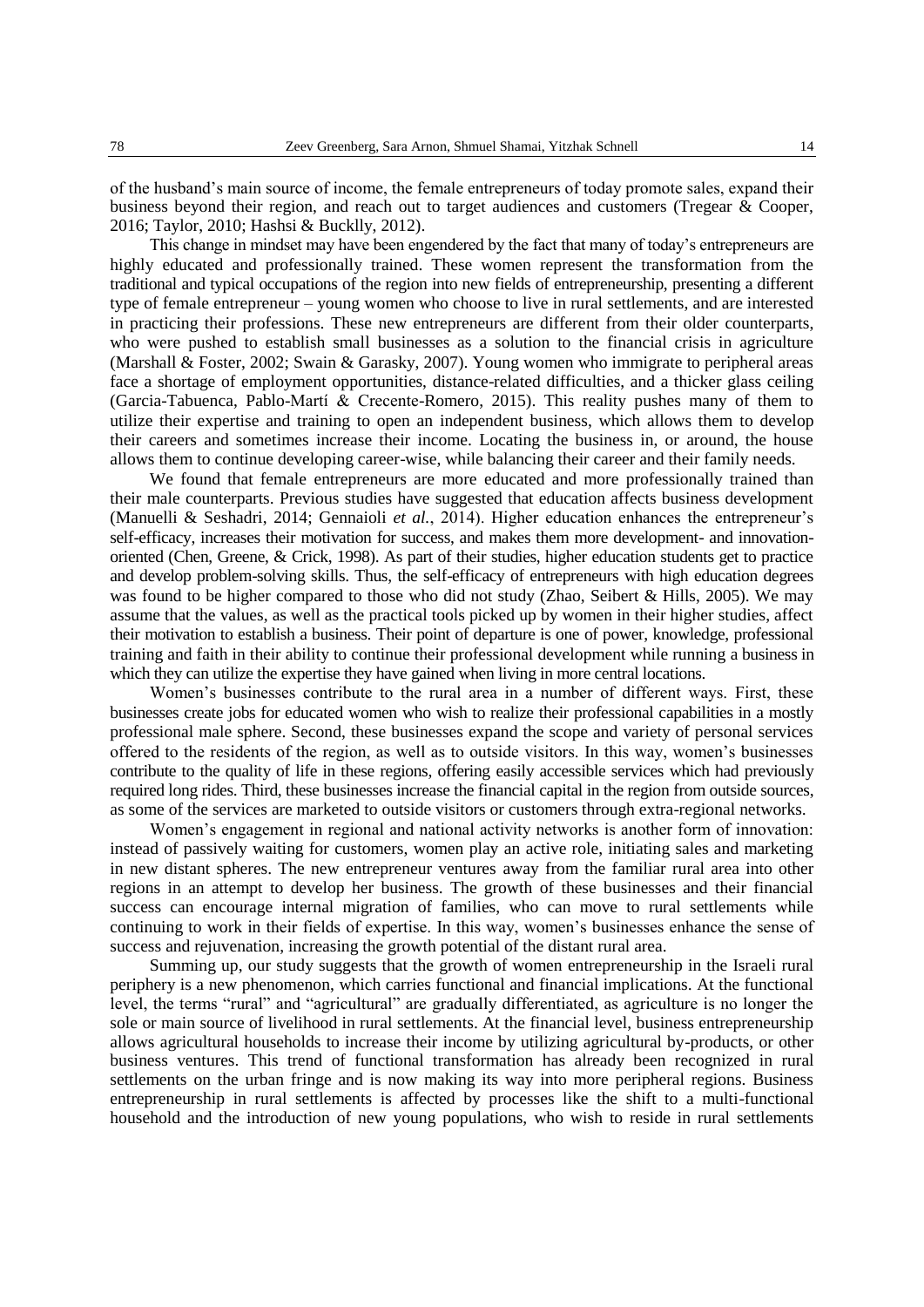without being farmers. Women's small business initiatives are driven by constraints rather than free choice. Older women are normally driven by their need for a source of income, while younger women are driven by other obstacles, like the lack of employment opportunities, a thicker glass ceiling, and the difficulty of finding a suitable job with opportunity for promotion and self-fulfillment.

The findings suggest that alongside the traditional rural womens' businesses like B&B, tourism and related businesses, women in peripheral locations develop additional types of businesses these days. The innovation lies in the large variety of new businesses, and in the introduction of these new occupations and services into the transforming rural area. By running these businesses, female entrepreneurs can benefit from personal growth and development, which can benefit them in accommodating themselves to the unique nature of this area. At the same time, the new female entrepreneurs help develop the region in which they live by adding employment opportunities and services and making them more available for the local population. The new women's businesses allow a non-agricultural population to enjoy the rural lifestyle while still making a decent living. Studies mention the significance of entrepreneurship and its impact on the development of social capital in the region (Corcoran *et al.*, 2010; Labrianidis, 2006). We may assume that female entrepreneurs have a similar impact on the rural settlements in which they live.

In many European countries we find emigration from rural communities to big and central cities, leaving the rural population elderly and resourceless. It seems that the development of new businesses in the rural area, including women's businesses, can address the needs for employment and livelihood in these regions. Women's entrepreneurship can be traditional, based on tourism and marketing of processed agricultural products, thus helping to increase revenues from the agricultural unit, or delve into new fields, allowing non-agricultural populations to live in these regions as well (Arnon  $\&$ Shamai, 2010).

As mentioned at the beginning, this study did not include the entrepreneurship of Arab women, due to a practical difficulty encountered when trying to locate and interview Arab female entrepreneurs. Another limitation has to do with the two main groups of women entrepreneurs: older women, who started their adult life in an agricultural community, and younger women, who came to live in these regions in recent years. The difference between these two populations became apparent during our indepth interviews. We were not able, however, to reflect this difference in a statistically significant way. A third limitation refers to the distinction between different types of rural settlements. As the mapping was done based on regional councils and settlements, we were not able to create a subdivision between the different villages like Kibbutzim and Moshavim and we do not create between members and non-members in these villages. We assume that such sub-divisions would have made our findings more comprehensive.

The findings suggest two main avenues of exploration, which can serve as a basis for future studies. First, a time-serial research can be conducted to examine the success patterns of businesses over the years, while exploring the business model, its adaptation to the rural environment, and the effect of this adaptation on the business long-term success. Second, we would suggest exploring the issue of social capital in rural settlement, and the contribution of female entrepreneurship to this capital. Do education and professional expertise contribute to the development of social capital? And if so, in what way?

### **REFERENCES**

Adams, R, B. Funk, P. (2012), *Beyond the Glass Ceiling: Does Gender Matter?*, Management Science**, 58**(*2*), pp. 219–235.

Afolabi, A., Radhakrishnan, S., Sundaresan, V. (2013), *Measuring the Economic contribution of Entrepreneurship in a Region*, Paper presented at the meeting of the Principles of Technology Innovation Management.

Alston, M. (2004), *Who is down on the farm? Social aspects of Australian agriculture in the 21st century*, Agriculture and Human Values, **21** (*1*), pp. 37–46.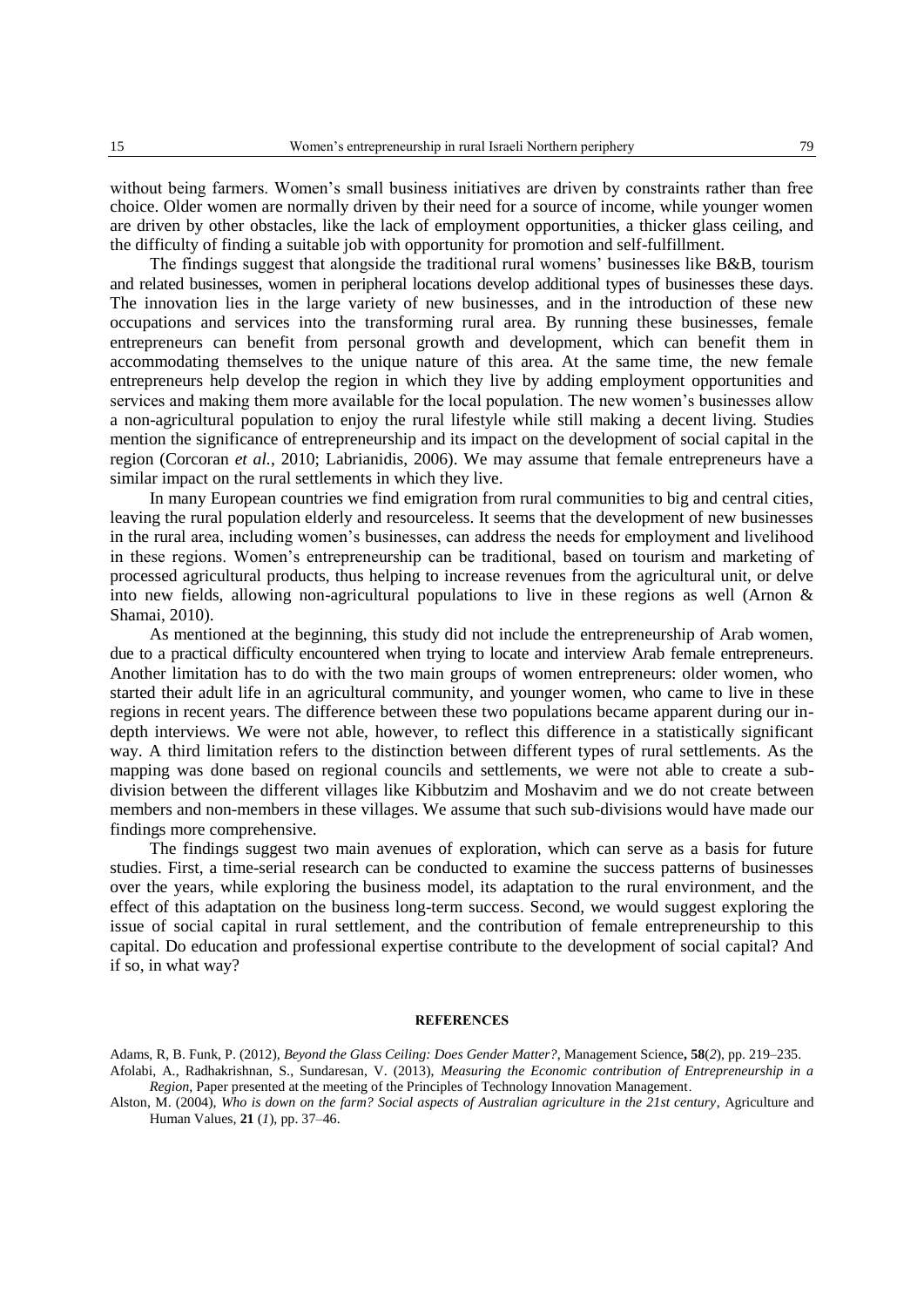- Atterton, J., Affleck, A. (2010), *Rural Businesses in the North East of England: Final Survey Results, 2009*, Centre for Rural Economy, Newcastle University.
- Ben Aharon, N. (2016), *Report: The State of Small and Medium Businesses for 2015*, Jerusalem: Ministry of Economy and Industry. Retrieved on December 23, 2016. [http://www.economy.gov.il/Publications/Publications/DocLib/Small](http://www.economy.gov.il/Publications/Publications/DocLib/SmallBusineeReportJan2016.pdf) [BusineeReportJan2016.pdf](http://www.economy.gov.il/Publications/Publications/DocLib/SmallBusineeReportJan2016.pdf) (Hebrew).
- Ben David, L. (2004), *Female entrepreneurship in Israel – Updated data*, Jerusalem: Knesset Israel, Research and Information Center. Retrieved on November 10, 2016. <https://www.knesset.gov.il/mmm/data/pdf/m01153.pdf> (Hebrew).
- Ben-Dror, G., Sofer, M. (2010), *Aspects of Weakening Cooperation in the Israeli Moshav*, Journal of Rural Cooperation, **38**, *2*, pp. 156–172.
- Bennett, R J., Robson, P.J., Bratton, W. J. (2001), *The influence of location on the use by SMEs of external advice and collaboration*, Urban Studies, **38**, *9*, pp. 1557–1531.
- Benzing, C., Chu, H. M., Kara, O. (2009), *Entrepreneurs in Turkey: A factor analysis of motivations, success factors, and problems*, Journal of Small Business Management, **47**, *1*, pp. 58–91.
- Bird, S.R., Sapp, S.G. (2004), *Understanding the gender gap in small business success: Urban and rural comparisons*, Gender and Society, **18** (*1*), pp. 5–28.
- Bock, B.B. (2004), *Fitting in and Multi-tasking: Dutch Farm Women's Strategies in Rural Entrepreneurship*, Sociologia Ruralis, **44**(*3*), pp. 245–260.
- Bock, B.B. (2010), *Personal and social development of women in rural areas of Europe*, European Parliament.
- Brush, C.G., Hisrich, R.D. (1991), *Antecedent influences on women-owned businesses*, Journal of Managerial Psychology, **6**(*2*), pp. 9–16.
- Buckley, P.J. (2012), *The multinational enterprise as a global factory*, Handbook of research on international strategic management, Edward Elgar Publishing pp. 77–92.
- Buhalis, D., Cooper, C. (1998), *Competition and co-operation: Small and medium sized tourism enterprises at the destination*, in E. Laws, B. Faulkner, G. Moscardo (eds.), *Embracing and managing change in tourism* (pp. 329–351), London: Routledge.
- Carland, J.W., Hoy, F., Boulton, W.R., Carland, J.A.C. (1984), *Differentiating entrepreneurs from small business owners: A conceptualization*, Academy of Management Review, **9**(*2*), pp. 354–359.
- Casciaro, T., Piskorski, M. J. (2005), *Power imbalance, mutual dependence, and constraint absorption: A closer look at resource dependence theory*, Administrative Science Quarterly, **50**(*2*), pp. 167–199.
- Ceccato, C. Persson, D. (2002), *Dynamics of rural areas: An assessment of clusters of Employment in Sweden*, Journal of Rural Studies **18**(*1*), pp. 49–63.
- Central Bureau of Statistics (2014). *Socio-economic index 2008 of local municipalities and changes compared to 2006*, Retrieved on July 10, 2014. [http://www.cbs.gov.il/publications13/1530/pdf/tab01\\_02.pdf](http://www.cbs.gov.il/publications13/1530/pdf/tab01_02.pdf) (Hebrew).
- Chen, C. Greene, P.G. & Crick, A. (1998). Does entrepreneurial self-efficacy distinguish entrepreneurs from managers? *Journal of Business Venturing 13*(4), 295–316.
- Corcoran, J., Faggian, A., McCann, P. (2010), *Human capital in remote and rural Australia: the role of graduate migration*, Growth and Change **41**(*2*), pp. 192–220.
- Crandall, M. S., Weber, B.A. (2004), *Local social and economic conditions, spatial concentrations of poverty, and poverty dynamics*, American Journal of Agricultural Economics, **83**(*5*), pp. 1276–1281.
- Dolev, Y., Kimhi, A. (2008), *Does Farm Size Really Converge? The Role of Unobserved Farm Efficiency*, Discussion Paper No. 11.08, The Center for Agricultural Economic Research. Rehovot: Israel.
- Eyben, R., Napier-Moore, R. (2009), *Choosing words with care? Shifting meanings of women's empowerment in international development*, Third World Quarterly, **30**(*2*), pp. 285–300.
- Farja, Y., Gimmon, E., Greenberg, Z. (2017), *The developing in the developed: Rural SME growth in Israel*, The International Journal of Entrepreneurship and Innovation, **18**(*1*), pp. 36–46.
- Figueroa-Armijos, M., Johnson, T. G. (2013*), Entrepreneurship in rural America across typologies, gender and motivation*, Journal of Developmental Entrepreneurship, **18**(*2*), pp. 135–148.
- Foss, N. J., Bjørnskov, C. (2016), *Institutions, entrepreneurship, and economic growth: What do we know and what do we still need to know?*, Academy of Management Perspectives, **30**(*3*), pp. 292–315.
- Gabai, Y., Rob, R. (2001), *Import exposure and cancelation of devaluation alternatives policy: Implications on the national market*, In: Ben-Bassat, A. (Ed.), *From government intervention to market economy: The Israeli market 1985–1998* (pp. 381–343). Tel Aviv: Am Oved. (Hebrew).
- Gao, S., Xu, K., Yang, J. (2008), *Managerial ties, absorptive capacity, and innovation*, Asia Pacific Journal of Management, **25**(*3*), pp. 395–412.
- Garcia-Tabuenca, A., Pablo-Martí, F., Crecente-Romero, F. (2015), *Women entrepreneurship. Changes in access to credit and business results (2003–2013)*, In ERSA conference papers (No. ersa15p496), European Regional Science Association.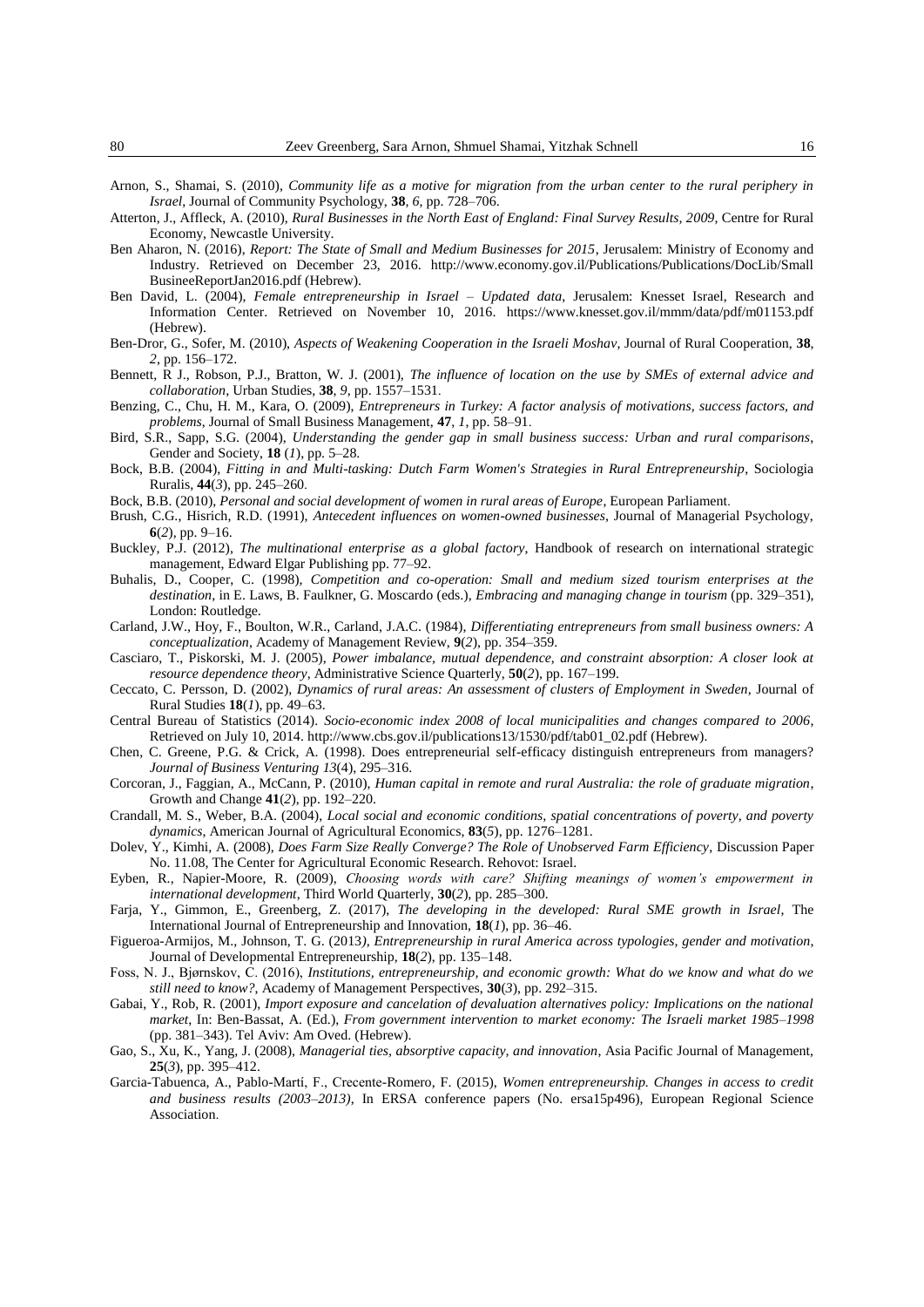- Gennaioli, N., La Porta, R., Silanes, L.D., Shleifer, A. (2014), *Growth in Regions*, Journal of Economic Growth **19**(*3*), pp. 259–309.
- Getz, D., Carlsen, J. (2000), *Characteristics and goals of family and owner-operated businesses in the rural tourism and hospitality sectors*, Tourism Management, **21**(*6*), pp. 547–560.
- Getz, D., Carlsen, J., Morrison, A. (2004), *The family businesses in Tourism and hospitality*, CABI Publishing.
- Greenberg, Z. (2013), *Production of homemade wines in the Golan Heights: Aspects of change and adaptation to the global economic era*. In: *Horizons in geography-examination of research in Haifa and Northern Israel, festschrift in honor of Professor Baruch Kipnis* (pp. 199–214), Haifa: Haifa University (Hebrew).
- Greenberg, Z., Shenaar-Golan, V. (2017), *Overcoming multidimensional marginality: the significance of higher education for traditionally reared single mothers living in the outer periphery*, International Journal of Inclusive Education, **21**(*8*), pp. 1–16.
- Gulati, R., Sytch, M. (2007), *Dependence asymmetry and joint dependence in interorganizational relationships: Effects of embeddedness on a manufacturer's performance in procurement relationships*, Administrative science quarterly, **52**(*1*), pp. 69–32
- Gundry, L. K., Welsch, H.P. (2001), *The ambitious entrepreneur: High growth strategies of women-owned enterprises*, Journal of Business Venturing, **16**(*5*), pp. 453–470.
- Gupta, V.K., Turban, D.B., Wasti, S.A., Sikdar, A. (2009), *The role of gender stereotypes in perceptions of entrepreneurs and intentions to become an entrepreneur*, Entrepreneurship Theory and Practice, **33**(*2*), pp. 397–417.
- Hashai, N., Buckley, P.J. (2014), *Is competitive advantage a necessary condition for the emergence of the multinational enterprise?*, Global Strategy Journal, **4**(*1*), pp. 35–48.
- Havila, V., Wilkinson, I.F. (2002), *The principle of the conservation of business relationship energy: or many kinds of new beginnings*, Industrial Marketing Management, **31**(*3*), pp. 191–203.
- Heilbrun, S. (2010), *Entrepreneurial opportunities in changing communities*, Journal of Small Business and Enterprise Development, **17**(*2*), pp. 247–259.
- Hoggart, K., Black, R., Buller, H. (2014), *Rural Europe*, London: Routledge.
- Iakovidou, O. (2007), *Women entrepreneurship in the Greek country side. Situation, Policies, Perspectives*. Thessaloniki: Aristlote University of Thessaloniki, pp. 34–67.
- Jayawarna, D., Rouse, J., Kitching, J. (2013), *Entrepreneur motivations and life course*, International Small Business Journal, **31**(*1*), pp. 34–56.
- Khatiwada, L.K., Silva, J.A. (2015), *Mitigating gender inequality in rural regions: the effects of tourism employment in Namibia*, International Journal of Tourism Research, **17**(*5*), pp. 442–450.
- Kimhi, A., Rapaport, E. (2004), *Time Allocation between Farm and Off-Farm Activities in Israeli Farm Households*, American Journal of Agricultural Economics, **86**(*3*), pp. 716–721.
- Kimhi, A. (2006), *Dynamic aspects of the size of agricultural unit in Moshavim*, Jerusalem: Hebrew University. (Hebrew).
- Kristiansen, S. (2004), *Social networks and business success*, American Journal of Economics and Sociology, **63**(*5*), pp. 1149–1171.
- Labrianidis, L. (2006), *Human capital as the critical factor for the development of Europe's rural peripheral areas,* The New European Rurality: Strategies for Small Firms, pp. 41–59.
- Lewis, S., Humbert, L. (2010), *Discourse or reality? "Work-life balance", flexible working policies and the gendered organization*, Equality, Diversity and Inclusion: An International Journal, **29**(*3*), pp. 239–254.
- Long, H., Woods, M. (2011), *Rural restructuring under globalization in eastern coastal China: What can be Learned from Wales?*, Journal of Rural and Community Development, **6**(*1*), pp. 70–94.
- Manuelli, R.E., Seshadri, A. (2014), *Human capital and the wealth of nations*, American Economic Review, **104**(*9*), pp. 2736–2762.
- Markantoni, M., Strijker, D., Koster, S. (2014), *Motives for starting up a side activity in rural areas in the Netherlands*, Local Economy, **29**(*6*), pp. 723–739.
- Marshall, J. Foster, N. (2002), *Between belonging: Habitus and the migration experience*, Canadian Geographer, **46**(*1*), pp. 63–83.
- McLaughlin, H., Uggen, C., Blackstone, A. (2012), *Sexual harassment, workplace authority and the paradox of power*, American Sociological Review, **77**(*4*), pp. 625–647.
- Menipaz, E., Avrahami, Y., Lerner, M. (2007), *National report – entrepreneurship in Israel*, Beer Sheva: Ira Center for Small Businesses, Beer Sheva University and Global Entrepreneurship Monitor. Retrieved on December 28, 2014. <https://www.btl.gov.il/Mediniyut/BakashatNetunim/dohot/Documents/%D7%AA%D7%99%D7%A7%20141.pdf> (Hebrew).
- Ministry of Economy and Industry, Small Business Agency (2018), *Business in Numbers – Business Survey 2018*, The Agency for Small Business published by the Ministry of Economics. Retrieved on 28.11.2018.
- <https://www.sba.org.il/hb/PolicyAndInformation/Researches/Documents/asakim%20be%20misparim%202018.pdf>
- Narayan-Parker, D. (Ed.). (2002), *Empowerment and poverty reduction: A sourcebook*, World Bank Publications.
- Noordhoff, C.S., Kyriakopoulos, K., Moorman, C., Pauwels, P., Dellaert, B.G. (2011), *The bright side and dark side of embedded ties in business-to-business innovation*, Journal of Marketing, **75**(*5*), pp. 34–52.